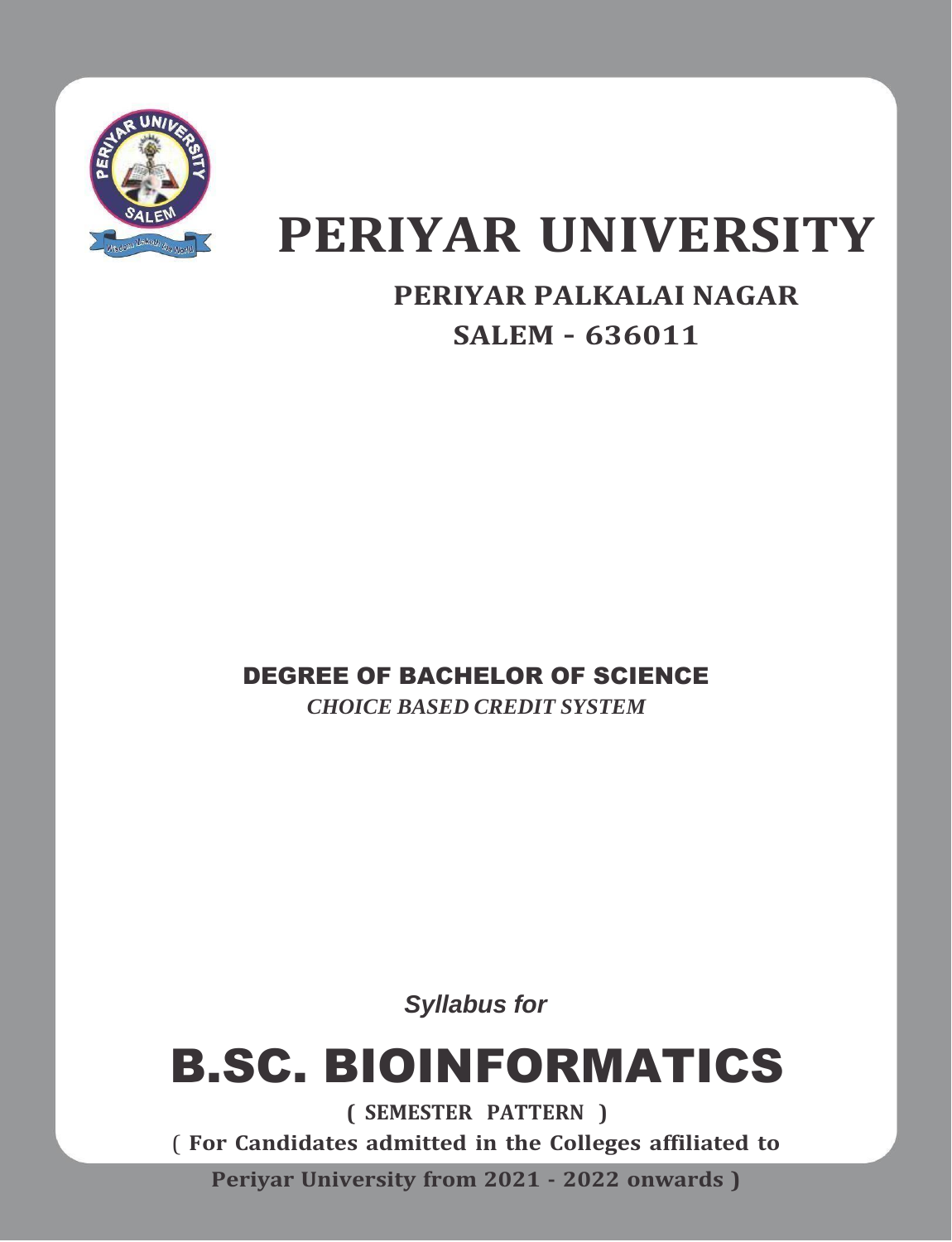03

# **REGULATIONS**

# **1. ELIGIBILITY**

Refer this office circular No: PU/R/AD-1/UG/PG/Programmes Eligibility/2019 Dated: 16-04-2019.

# **2. DURATION OF THE COURSE**

The course shall extend over a period of three years comprising of six semesters with two semesters in one academic year. There shall not be less than 90 working days for each semester. Examination shall be conducted at the end of every semester for the respective subjects.

# **3. COURSE OF STUDY**

The course of study shall comprise instruction in the following subjects according to the syllabus and books prescribed from time to time. The syllabus for various subjects shall be clearly demarcated into five viable units in each paper/subject. Part -I, Part-II, Part – III and Part – IV subjects are as prescribed in the scheme of examination.

#### **4. EXAMINATIONS**

The theory examination shall be three hours duration to each paper at the end of each semester. The candidate failing in any subject(s) will be permitted to appear for each failed subject(s) in the subsequent examination. The practical examinations for UG course should be conducted at the end of the even semester.

#### **4.(a) Submission of record note books for practical examinations**

Candidates appearing for practical examinations should submit bonafide Record Note Books prescribed for practical examinations, otherwise the candidates will not be permitted to appear for the practical examinations. However, in genuine cases where the students, who could not submit the record note books, they may be permitted to appear for the practical examinations, provided the concerned Head of the department from the institution of the candidate certified that the candidate has performed the experiments prescribed for the course. For such candidates who do not submit Record Books, zero (0) marks will be awarded for record note books.

# **5. Revision of Regulations and Curriculum**

The University may revise /amend/ change the Regulations and Scheme of Examinations, if found necessary.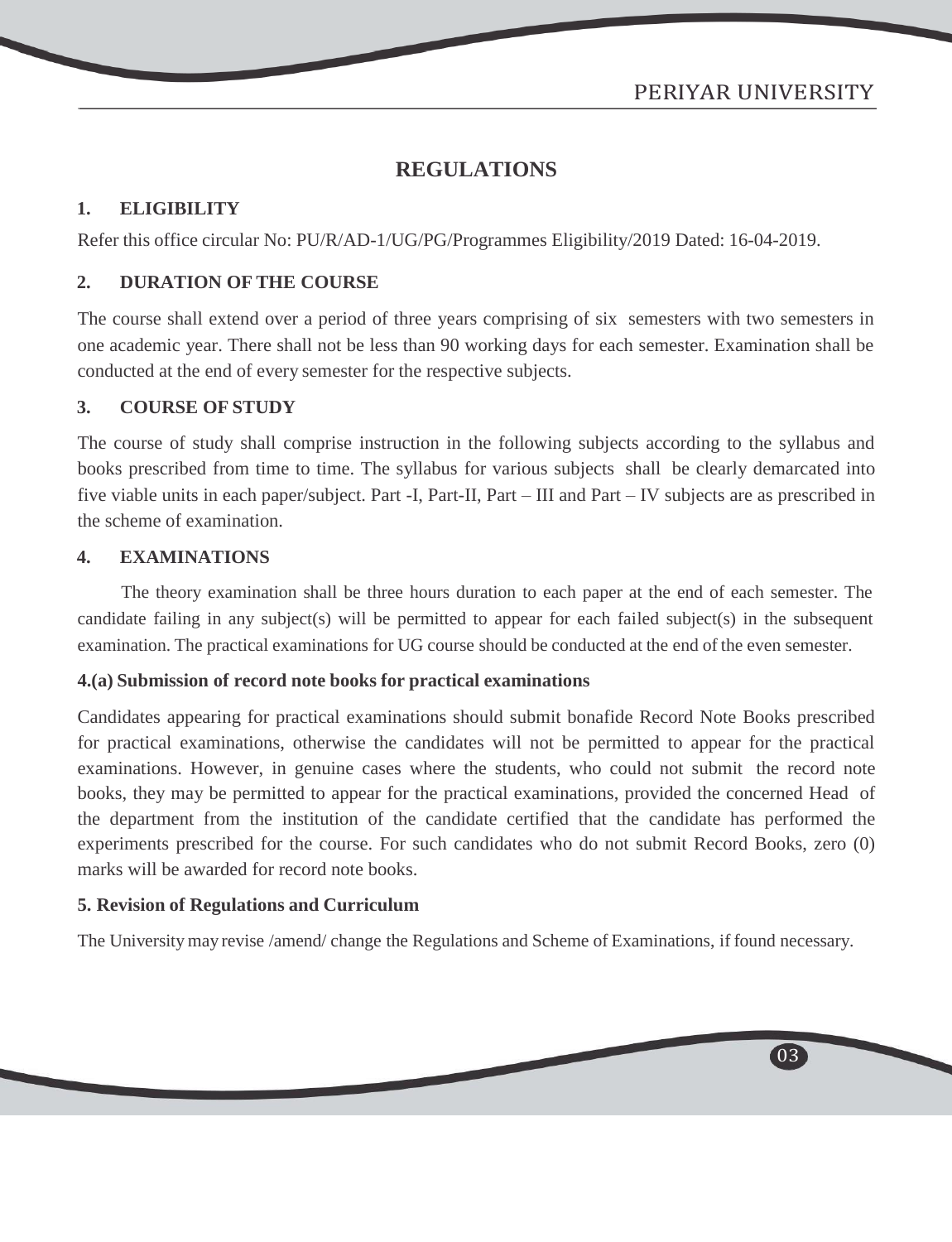#### **6(a). Passing Minimum – Theory**

The candidate shall be declared to have passed the examination if the candidate secure not less than 40 marks out of 100 (**CIA – 10 marks out of 25 and EA – 30 marks out of 75)** in the University examination in each theory paper.

#### **6(b). Passing Minimum – Practical**

The candidate shall be declared to have passed the examination if the candidate secure not less than 40 marks put together out of 100 **(CIA – 16 marks out of 40 and EA – 24marks out of 60)** in the University examination in each practical paper.

#### **7. Question Paper Pattern**

**(a). THEORY - Question Paper Pattern [EA] (Total Marks: 75)**

#### **Time:** Three Hours **Maximum** Marks: 75

**Part – A (15 X 1 = 15 Marks)**

Answer **ALL** Questions Multiple Choice

**Part – B (2 X 5 = 10 Marks)**

# Answer **ANY TWO** Questions out of **Five**

# **Part – C (5 X 10 = 50 Marks)**

Answer **ALL** Questions

# Either (or) Type Five questions

# (One question from Each Unit)

# **(b). THEORY - Internal Marks Distribution[CIA] (Total Marks: 25)**

- Attendance : 5 Marks
- **Assignment** : 5 Marks
- Internal Examinations : 15 Marks
- (a). **PRACTICAL –** *Marks Distribution & Question paper Pattern* (**Max. Marks: 100)**

# **[External [EA]: 60 Marks & Internal [CIA]: 40 Marks]**

#### **8. Commencement of this Regulation**

These regulations shall take effect from the academic year 2021-2022, i.e, for students who are to be admitted to the first year of the course during the academic year 2021-2022 and thereafter.

05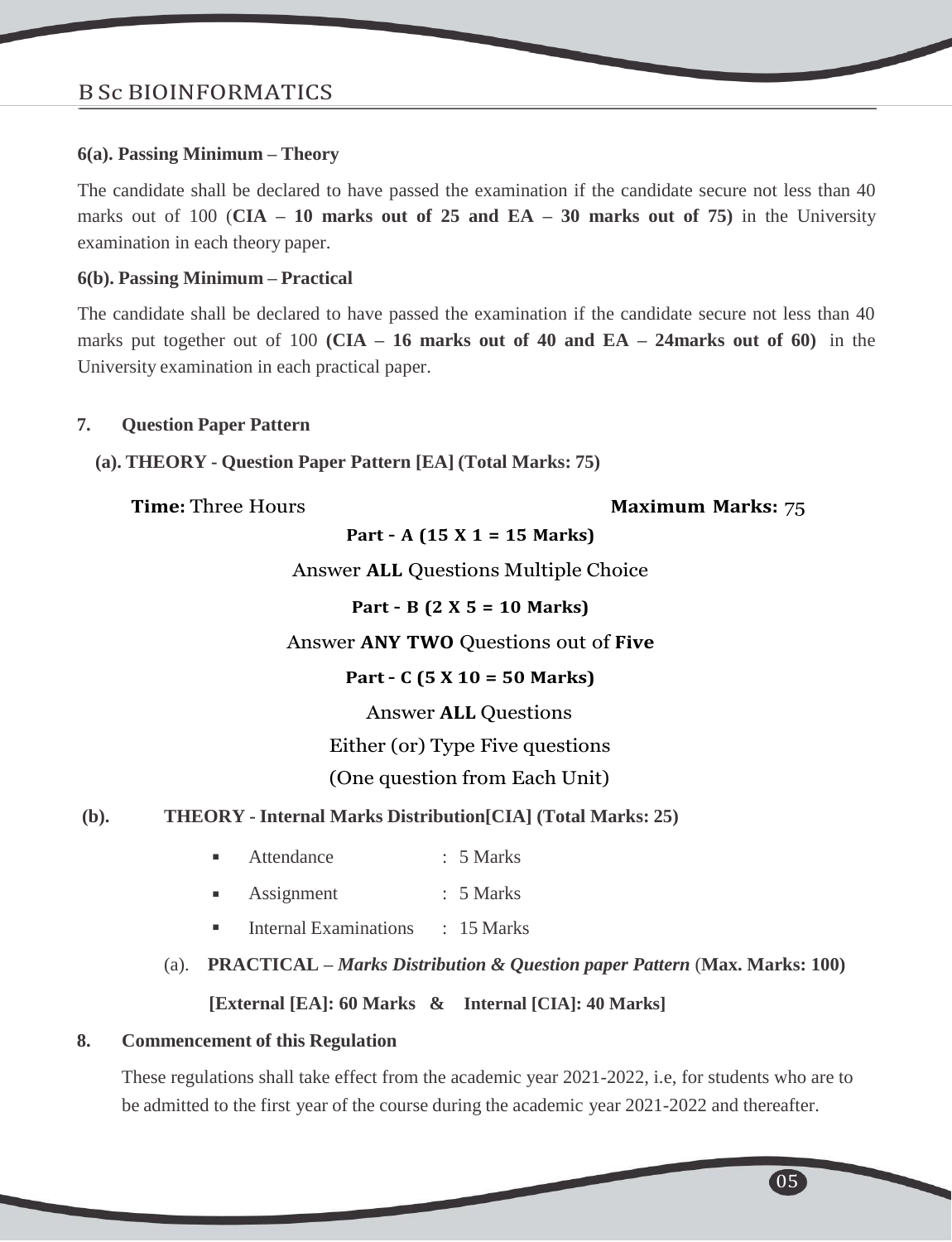| Part      | Sub                 | <b>Subject</b>            | <b>Credit</b>            | <b>Marks</b> |                          |              |
|-----------|---------------------|---------------------------|--------------------------|--------------|--------------------------|--------------|
|           | Code                |                           |                          | <b>CIA</b>   | EA                       | <b>Total</b> |
|           |                     | <b>SEMESTER I</b>         |                          |              |                          |              |
| I         | Language            | Tamil - I                 | 3                        | 25           | 75                       | 100          |
| $\rm II$  | Language            | English - I               | 3                        | 25           | 75                       | 100          |
| $\rm III$ | Core I              | Cell Biology              | $\overline{4}$           | 25           | 75                       | 100          |
|           | Core<br>Practical I | Cell Biology & Biophysics | $\overline{\phantom{a}}$ |              | $\overline{\phantom{0}}$ |              |
|           | Allied I            | Mathematics               | $\overline{4}$           | 25           | 75                       | 100          |
| IV        | Add on              | Professional English      | $\overline{4}$           | 25           | 75                       | 100          |
|           | Course              | <b>Value Education</b>    | $\overline{2}$           | 25           | 75                       | 100          |
|           |                     | <b>Total</b>              | 20                       | 150          | 450                      | 600          |

# **SEMESTER II**

| $\mathbf{I}$ | Language                | Tamil - II                                     | 3              | 25  | 75  | 100 |
|--------------|-------------------------|------------------------------------------------|----------------|-----|-----|-----|
| $\mathbf{I}$ | Language                | English - $II$                                 | 3              | 25  | 75  | 100 |
| III          | Core II                 | <b>Biophysics</b>                              | $\overline{4}$ | 25  | 75  | 100 |
|              | Core<br>Practical I     | Cell Biology & Biophysics                      | 6              | 40  | 60  | 100 |
|              | Allied II               | Fundamentals of computer and office automation | $\overline{4}$ | 25  | 75  | 100 |
|              | Allied<br>Practical - I | Computer lab                                   | 6              | 25  | 75  | 100 |
| IV           | Add<br>onCourse         | Professional English                           | $\overline{4}$ | 25  | 75  | 100 |
|              |                         | Env. Studies                                   | 2              | 25  | 75  | 100 |
|              |                         | <b>Total</b>                                   | 32             | 215 | 585 | 800 |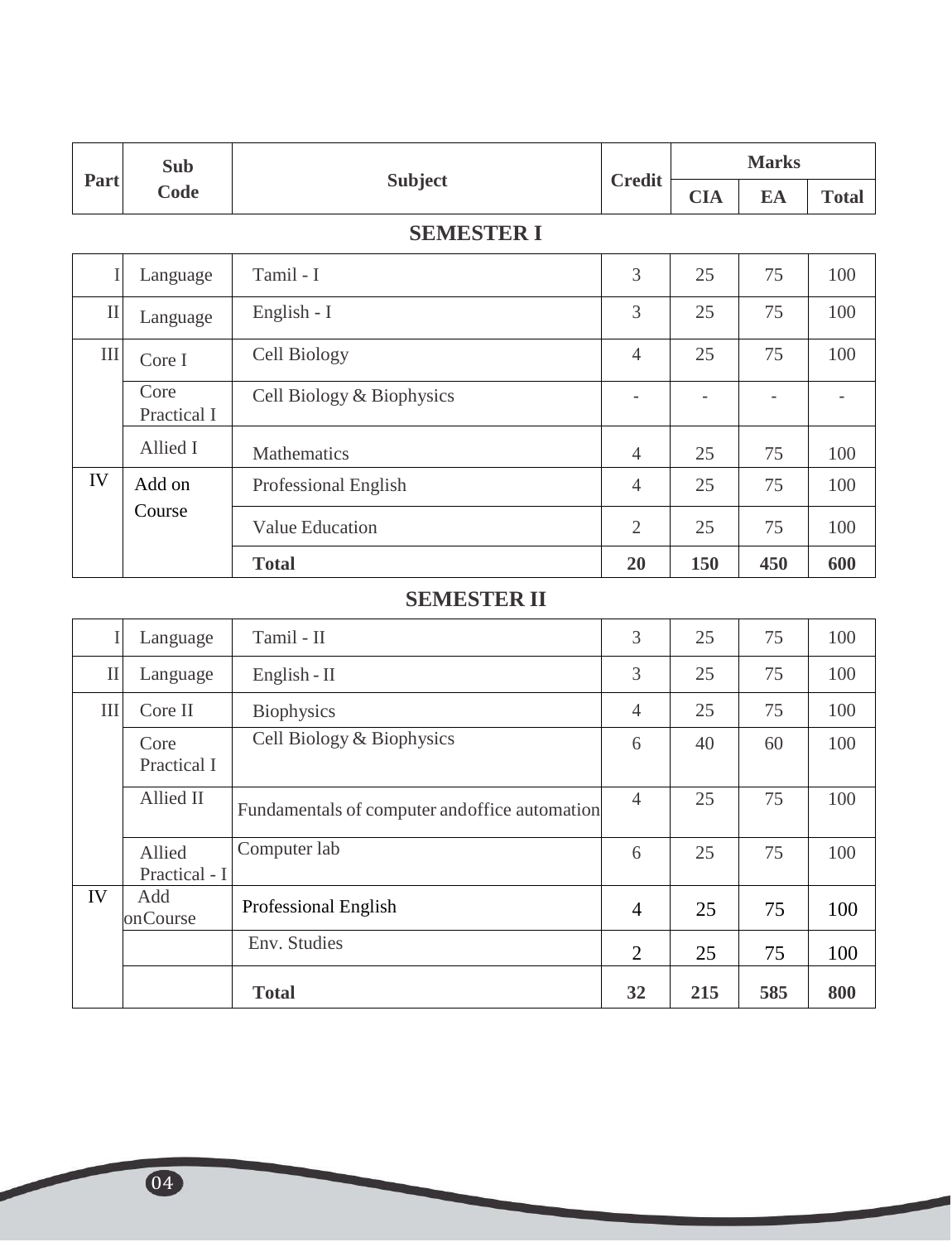# B Sc BIOINFORMATICS PERIYAR UNIVERSITY

| Part         | <b>Sub</b>           |                                 | <b>Credit</b>  | <b>Marks</b> |     |              |
|--------------|----------------------|---------------------------------|----------------|--------------|-----|--------------|
|              | Code                 | <b>Subject</b>                  |                | <b>CIA</b>   | EA  | <b>Total</b> |
|              |                      | <b>SEMESTER III</b>             |                |              |     |              |
| $\mathbf I$  | Language             | Tamil - III                     | 3              | 25           | 75  | 100          |
| $\mathbf{I}$ | Language             | English - III                   | 3              | 25           | 75  | 100          |
| III          | Core III             | Microbiology                    | $\overline{4}$ | 25           | 75  | 100          |
|              | Core<br>Practical II | Microbiology                    | $\overline{4}$ |              |     |              |
|              | Allied III           | Chemistry                       | $\overline{4}$ | 25           | 75  | 100          |
| IV           | SBEC - I             | <b>Basics of Bioinformatics</b> | 3              | 25           | 75  | 100          |
|              | NMEC-1               | NMEC-I                          | $\overline{2}$ | 25           | 75  | 100          |
|              |                      | <b>Total</b>                    | 23             | 150          | 450 | 600          |

# **SEMESTER IV**

| I            | Language                 | Tamil - IV                            | 3              | 25  | 75  | 100 |
|--------------|--------------------------|---------------------------------------|----------------|-----|-----|-----|
| $\mathbf{I}$ | Language                 | English - IV                          | 3              | 25  | 75  | 100 |
| III          | Core IV                  | <b>Biostatistics</b>                  | $\overline{4}$ | 25  | 75  | 100 |
|              | Allied IV                | Biochemistry                          | $\overline{4}$ | 25  | 75  | 100 |
|              | Core<br>Practical -II    | Microbiology                          | 6              | 40  | 60  | 100 |
|              | Allied<br>Practical - II | Biochemistry                          | 6              | 40  | 60  | 100 |
| IV           | <b>SBEC-II</b>           | Applications of Bioinformatics        | 3              | 25  | 75  | 100 |
|              | Add on-Int               | <b>Basics of Internet Programming</b> |                |     |     |     |
|              | NMEC-II                  | NMEC-II                               | $\overline{2}$ | 25  | 75  | 100 |
|              |                          | <b>Total</b>                          | 31             | 230 | 570 | 800 |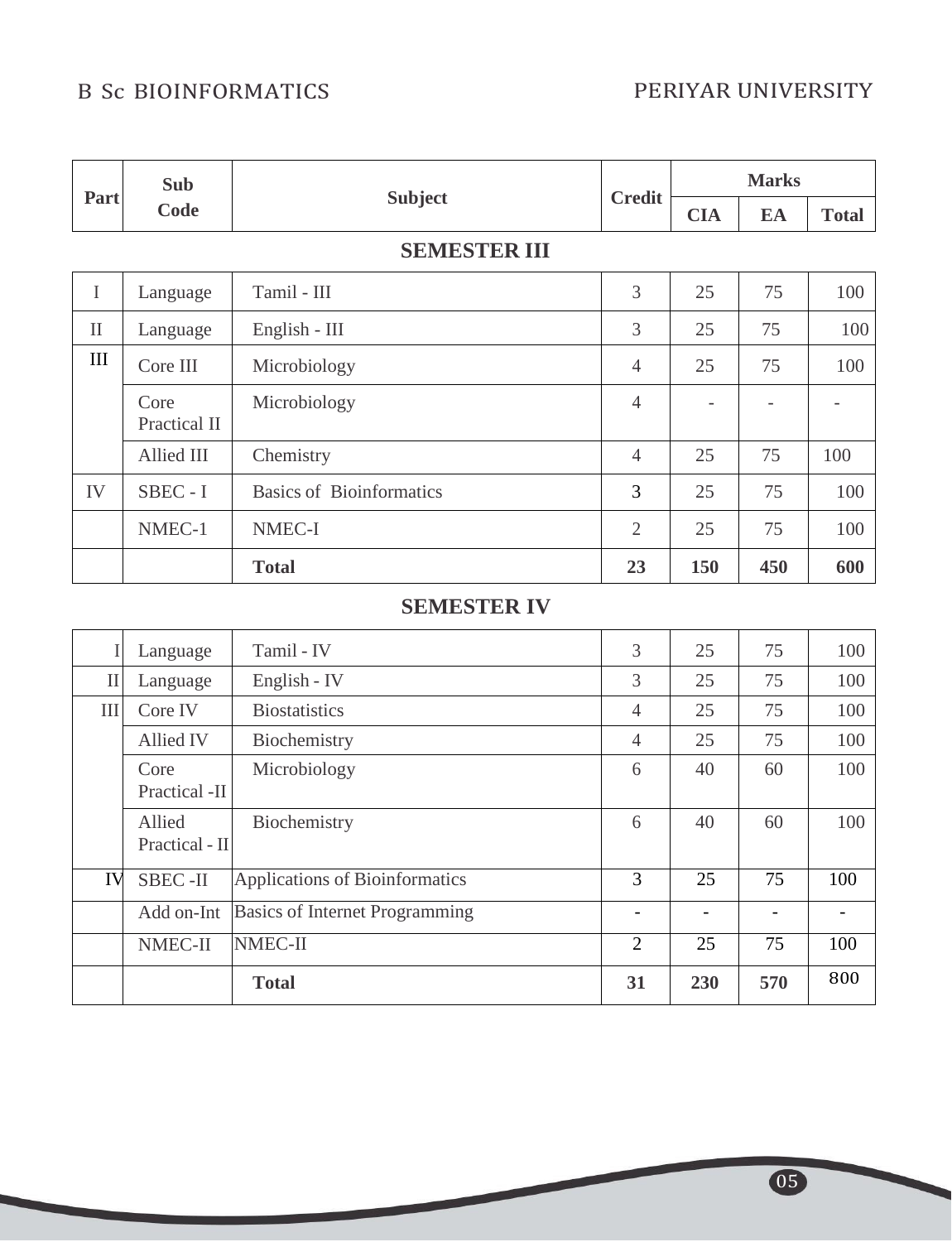| III | Core V                | Molecular Biology                                                          | $\overline{4}$ | 25  | 75  | 100 |
|-----|-----------------------|----------------------------------------------------------------------------|----------------|-----|-----|-----|
|     | Core VI               | Biological Data banks and their analysis                                   | $\overline{4}$ | 25  | 75  | 100 |
|     | Core VII              | Immunology                                                                 | $\overline{4}$ | 25  | 75  | 100 |
|     | Core<br>Practical-III | Lab in Molecular Biology and Plant<br>Biotechnology                        |                |     |     |     |
|     | Core<br>Practical-IV  | Lab in Data base Analysis, Programming in<br>PERL, C++, Molecular modeling |                |     |     |     |
|     | Core<br>Elective -I   | Plant and Animal Biotechnology                                             | $\overline{4}$ | 25  | 75  | 100 |
|     | Core<br>Elective-II   | Relational Data Bases Management System                                    | $\overline{4}$ | 25  | 75  | 100 |
| IV  | <b>SBEC-III</b>       | <b>PERL</b> Programming                                                    | 3              | 25  | 75  | 100 |
|     |                       | <b>Total</b>                                                               | 23             | 150 | 450 | 600 |

#### **SEMESTER V**

# **SEMESTER VI**

|      | <b>Sub</b><br>Code    | <b>Subject</b>                                                                    | <b>Credit</b>            | <b>Marks</b> |     |              |
|------|-----------------------|-----------------------------------------------------------------------------------|--------------------------|--------------|-----|--------------|
| Part |                       |                                                                                   |                          | <b>CIA</b>   | EA  | <b>Total</b> |
|      |                       |                                                                                   |                          |              |     |              |
| III  | Core VIII             | Systemic evolution and Environmental                                              |                          |              |     |              |
|      |                       | <b>Biology</b>                                                                    | $\overline{4}$           | 25           | 75  | 100          |
|      | Core IX               | Drug and Molecular modelling                                                      | $\overline{4}$           | 25           | 75  | 100          |
|      | Core<br>Elective-III  | Proteomics and Genomics                                                           | 4                        | 25           | 75  | 100          |
|      | Core<br>Elective-IV   | Data mining and Warehousing                                                       | $\overline{4}$           | 25           | 75  | 100          |
|      | Core<br>Practical III | Lab in Molecular<br>Biology and Plant Biotechnology                               | 6                        | 40           | 60  | 100          |
|      | Core<br>Practical IV  | Lab in Data base<br>analysis, programming in PERL, C++<br>and molecular modelling | 6                        | 40           | 60  | 100          |
| IV   | <b>SBEC-IV</b>        | Object oriented programming and C++                                               | 3                        | 25           | 75  | 100          |
|      | Common                | <b>Extension Activities</b>                                                       | $\overline{\phantom{a}}$ |              |     |              |
|      |                       | <b>Total</b>                                                                      | 31                       | 205          | 495 | 700          |

08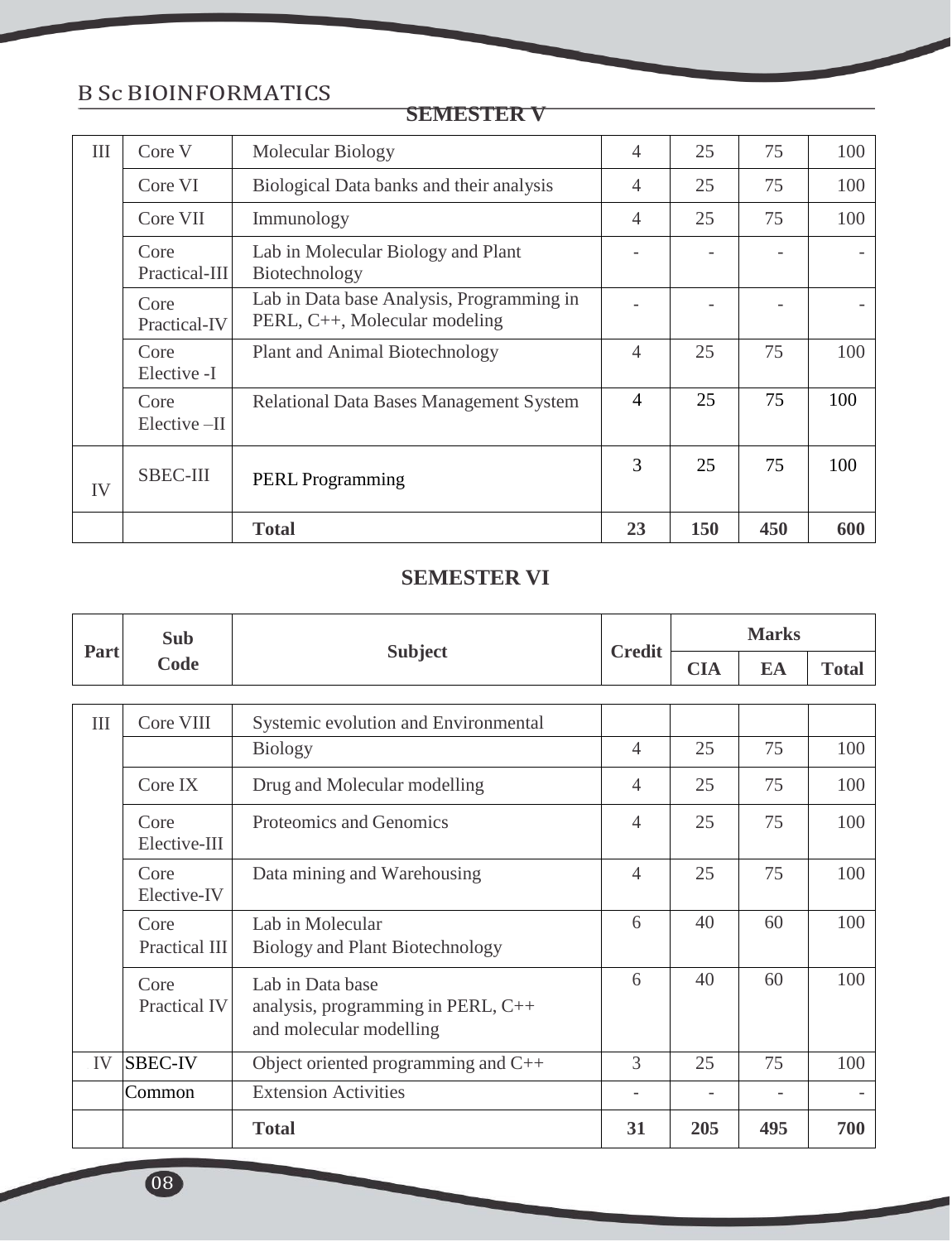# PERIYAR UNIVERSITY

# **B. Sc. BIOINFORMATICS SEMESTER – I CORE - I - CELL BIOLOGY**

#### **UNIT I**

Cell as a basic unit, classification of cell types, cell theory, organization of plant and animal cells, comparison of microbial, plant and animal cell.

#### **UNIT II**

Ultrastructure of cells, Biochemical composition of cells (nucleic acid, carbohydrate, protein and lipids).

# **UNIT III**

Subcellular organization- cytosol, endoplasmic reticulum, nucleus, cytoskeleton, ribosomes, mitochondria, chloroplast, vacuoles, peroxisomes, lysosomes and cell wall.

# **UNIT IV**

Structure and functions of cell membranes, cell division (eukaryotic and prokaryotic), mitosis, meiosis and cell cycle.

# **UNIT V**

Specialized cell-motile cells, nerve cells, muscle cells, cell death and apoptosis.

- De Robertis and De Robertis. 2005.  $8^{th}$  Eds. Cell and Molecular Biology. Lippincott Williams & Wilkins
- Lodish, Berk, Baltimore et al. 2000.  $6^{\text{th}}$ Eds Molecular Cell Biology. W.H. Freeman & Co.
- Gerald Karp, 2008. Cell and Molecular Biology: Concepts and Experiments, 5th Eds. Wiley
- Geoffrey Cooper, 2000. The Cell: A molecular approach. 2<sup>nd</sup> Eds. Sinauer Associates Inc.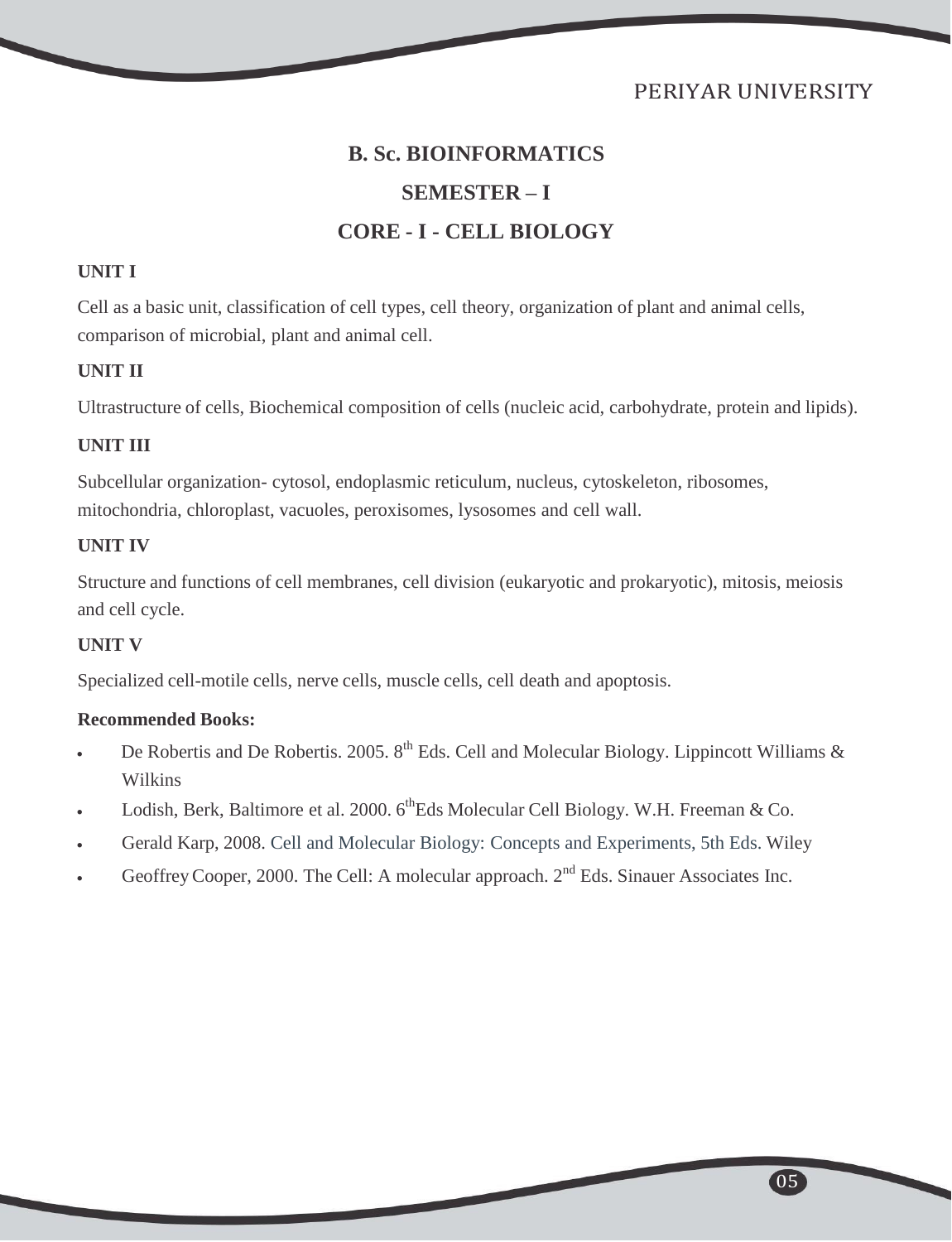# **SEMESTER - II**

# **CORE - II - BIOPHYSICS**

#### **UNIT I**

Energetics of a living body, sources of heat limits to temperature (qualitative treatment), heat dissipation to conservation, laws of thermodynamics. Nature of chemical bonds, intra and intermolecular interaction in biological systems.

#### **UNIT II**

Chromatography- Principles behind chromatography techniques; Types-Paper, Thin Layer, Column, HPTLC, ion-exchange, affinity & Gas chromatography; Electrophoresis-PAGE & SDS.

#### **UNIT III**

Spectroscopic techniques- Beer-Lambert's law, colorimetry, spectrophotometry (UV-visible, Fluorescence, Atomic absorption, IR to Ramanspectra).

#### **UNIT IV**

Physical methods of imaging, intact biological structures (X-ray, CAT-Scan, ECG, EEG &NMR) and radioactive pollution- GM counter.

#### **UNIT V**

Structure of proteins-primary, secondary, tertiary and quaternary. X-ray crystallography. Physical methods for determining size and shape of macromolecules – diffusion to sedimentation, reverse osmosis, ultracentrifugation

- Volkones, HV, General Biophysics Vol I&II.
- Pullman, B and M.Voino. Molecular biophysics.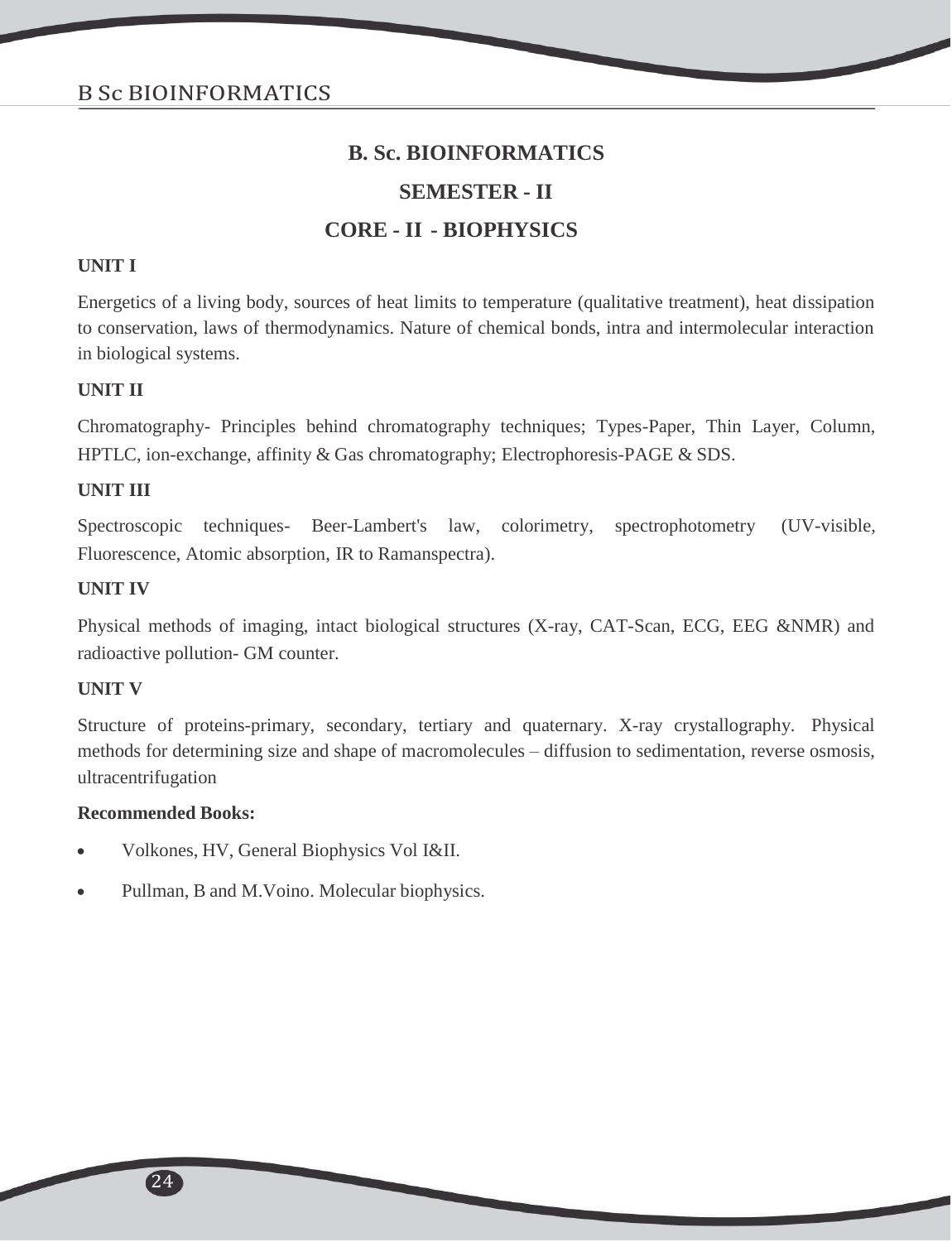# PERIYAR UNIVERSITY

09

# **B. Sc. BIOINFORMATICS**

## **SEMESTER - I & II**

# **CORE PRACTICAL – I - CELL BIOLOGY & BIOPHYSICS**

- 1. Cell types Microbial, animal and plant morphometric measurements.
- 2. Fractionation of cellular components.
- 3. Cell membrane, separation and analysis of membrane components.
- 4. Cell Staining : Cytochemical methods for demonstration of cellular and sub-cellular components (Protein, carbohydrate and lipids).
- 5. Enzymes: Assay of urease, demonstration catalytic activity.
- 6. Titration curve of amino acids.
- 7. Selection of complementary filters.
- **8.** Beer- Lambert's law verification**.**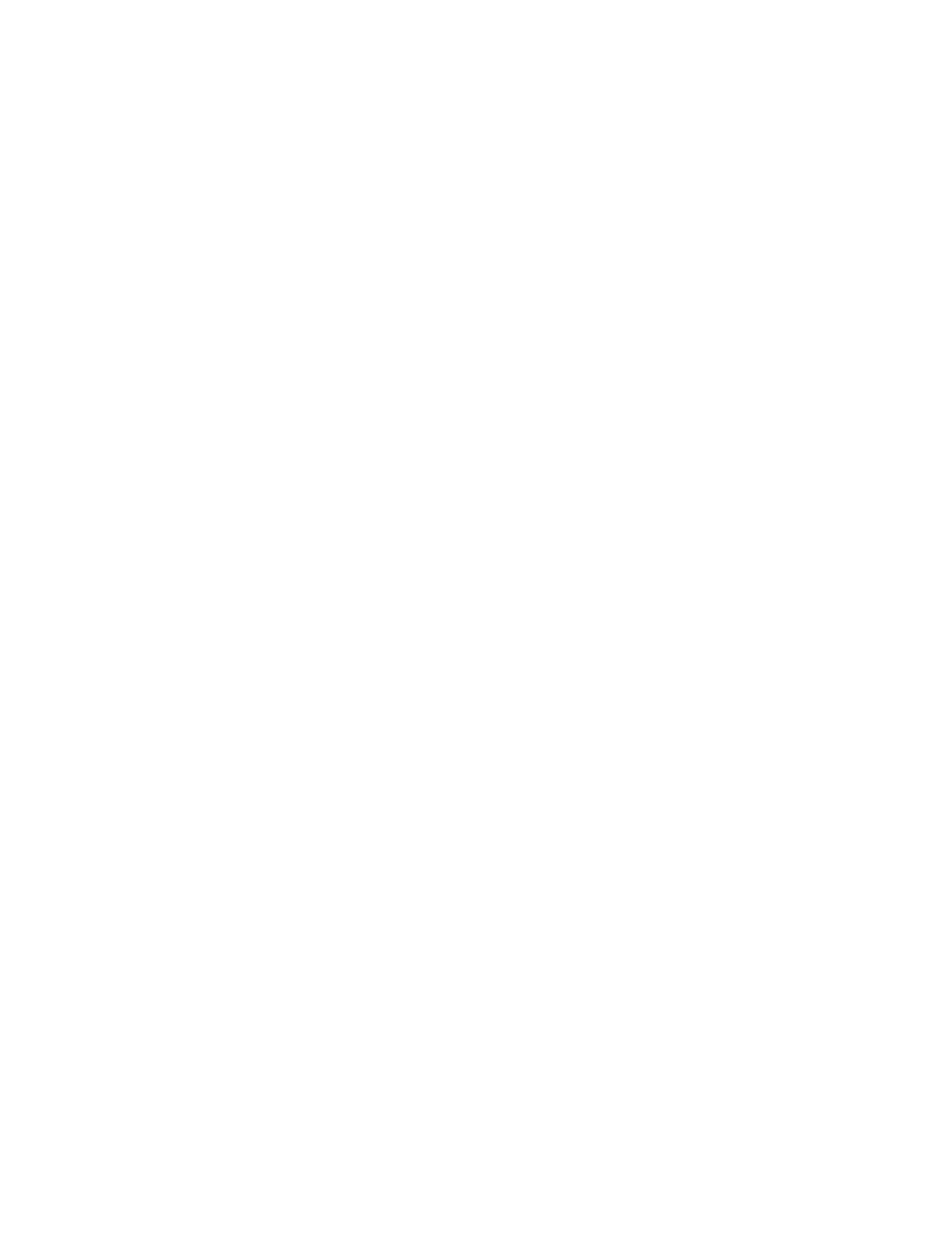# **B. Sc. BIOINFORMATICS SEMESTER – II ALLIED - II**

# **FUNDAMENTALS OF COMPUTER AND OFFICE AUTOMATION**

# **UNIT I**

Introduction to Computers: – Characteristics of Computers. Classification of Computers – Programming Languages : Machine Language – Assembly Language – Input Devices- Keyboard – Mouse - Trackball – Output Devices – Dot Matrix Printer – Inkjet – Laser Printer – LCD & LED Printers: Hard Disk – CD –DVD – primary memory

# **UNIT – II**

Getting Started: Starting a Program – Identifying Common Screen Elements – Choosing Commands – Finding Common Ways to Work – Getting Help with Office.

# **UNIT – III**

MS-WORD: Learning Word Basics – Formatting a Word Document – Working with Longer Document.

# **UNIT – IV**

MS-EXCEL: Creating a Simple Spreadsheet – Editing a Spreadsheet – Working with Functions and Formula – Formatting Worksheets – Completing Your Spreadsheet – Creating Charts

# **UNIT – V**

MS-POWERPOINT: Creating and Viewing Presentations – Editing a Presentation – Working with Presentation Special Effects

# **Recommended Books**

- 1. Fundamentals of computers science and Communication Engineering. **Alexis Leon & Mathews Leon**, Vikas Publishing House Pvt. Ltd., New Delhi (Unit-I)
- 2. Microsoft Office XP fast & easy (UNIT II, III, IV & V), DIANE KOERS Prentice Hall of India Private Limited, New Delhi, 2001

 $\boxed{11}$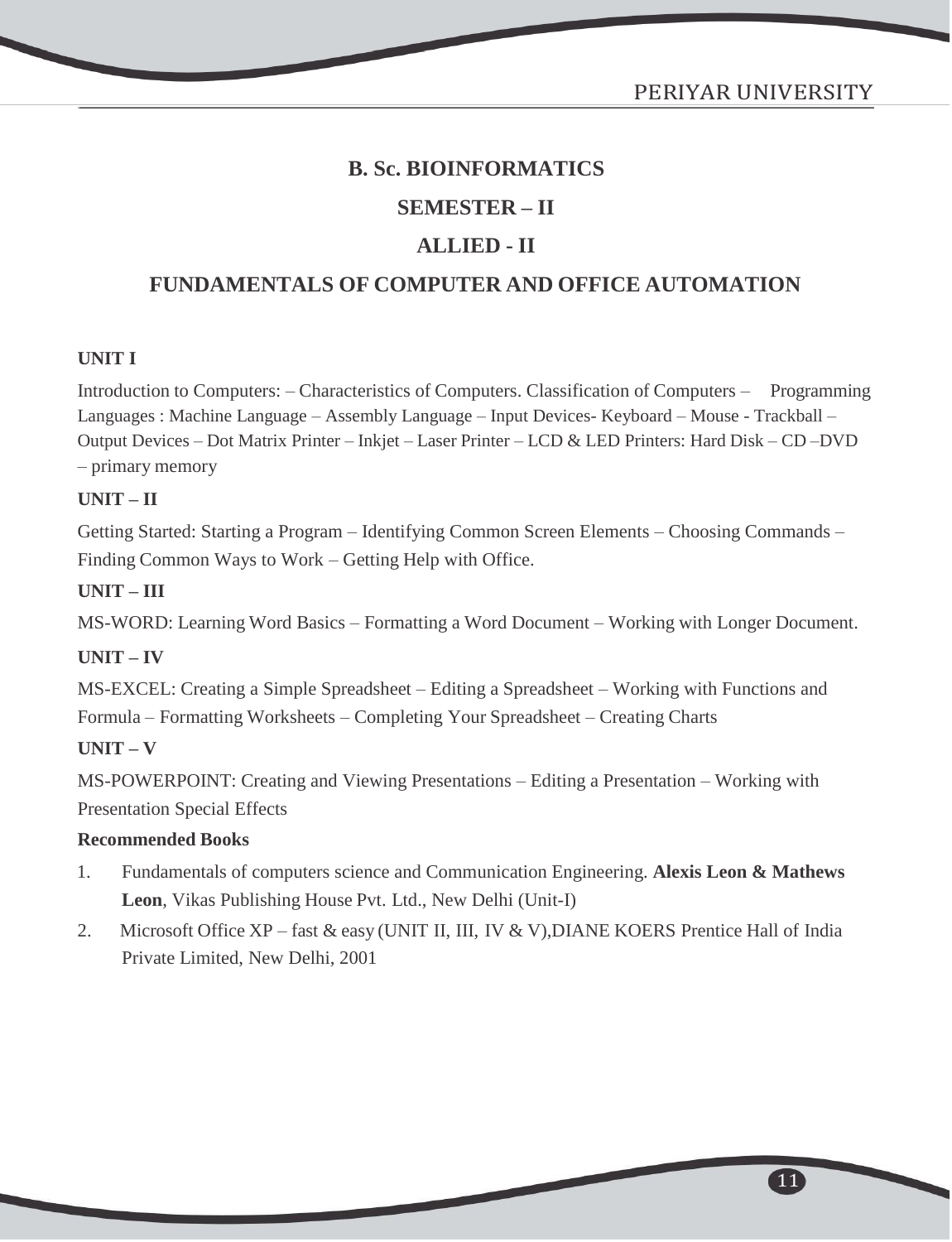# **SEMESTER II**

# **ALLIED PRACTICAL –I : COMPUTER LAB**

# **(This practical lab is introduced instead of Allied Practical -I: Computer fundamentals and Basic programming)**

# **LAB EXERCISE**

#### **MS Office**

- 1. Create a document with tables, and do the following : Formatting, tab setting, page setting for printing, and Header & Footer setting
- 2. Drawing flow chart using drawing toolbar, inserting picture and setting frames
- 3. Mail Merge in word (Creating main document, data source, inserting merge fields and viewing merge data, viewing and printing merged letter, using main merge to print envelope creating mailing labels)
- 4. Create a document, Format the document and edit the document as follows:
	- (i) Find and Replace options
	- (ii) Cut, Copy and Paste options
	- (iii) Undo and Redo options
	- (iv) Using Bold, Underline and Italic.
	- (v) Chance Character size using the font dialog box.
	- (vi) Formatting paragraph: Center, Left aligns & Right aligns
	- (vii) Changing paragraph and line spacing Using Bullets and Numbering in paragraphs
	- (viii) Creating Hanging paragraphs

#### **MS – EXCEL**

1. Create a work sheet, moving / copying / inserting / deleting rows and Columns. (Usage of cut, paste commands, copying a single cell, copying a range of data, filling up a cell. Undo command, inserting a row, column Deleting rows and columns).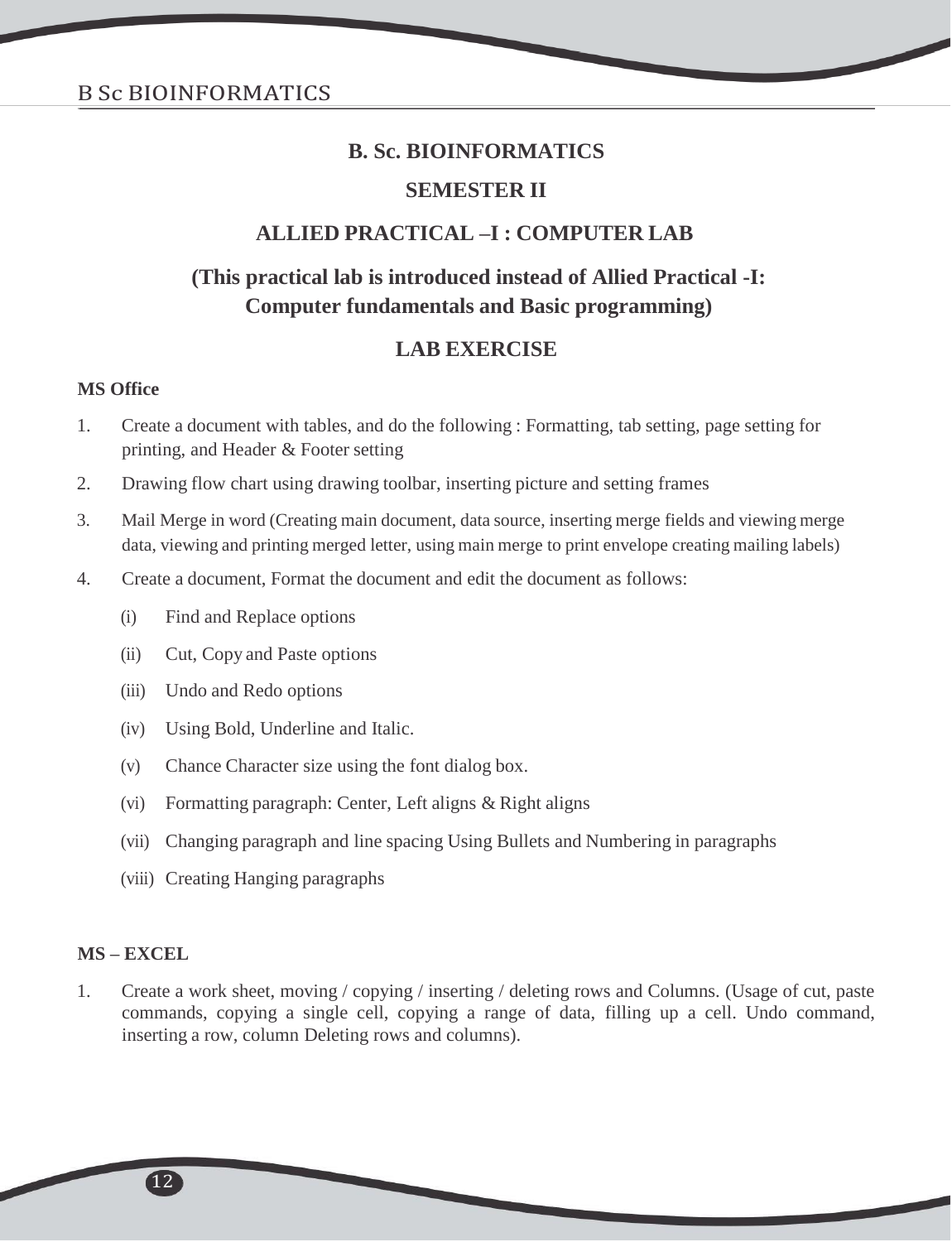- 2. Create a worksheet and perform to date, time ,Math functions, and Logical and financial functions
- 3. a.Data base concept: Data base, Record field and field name creating and sorting a data base and maintaining a data base (date form)
	- b. Using auto filter, advanced filter
	- c. Creating subtotals and grand totals Using database functions
- 4. Creating charts (Pie, Bar, Line)
	- a. Using chart wizard (five steps)
	- b. Changing the chart type (Pie, Bar, Line)
	- c. Inserting titles for the Axes x, y
	- d. Changing colors
	- e. Printing charts

#### **MS – POWER POINT**

- 1. Creating a presentation using auto content wizard
- 2. Different views in power point presentation
- 3. Setting animation effects / grouping / ungrouping / cropping power/ point objects
- 4. Design to presentation to market the product using animation effects/ buttons/links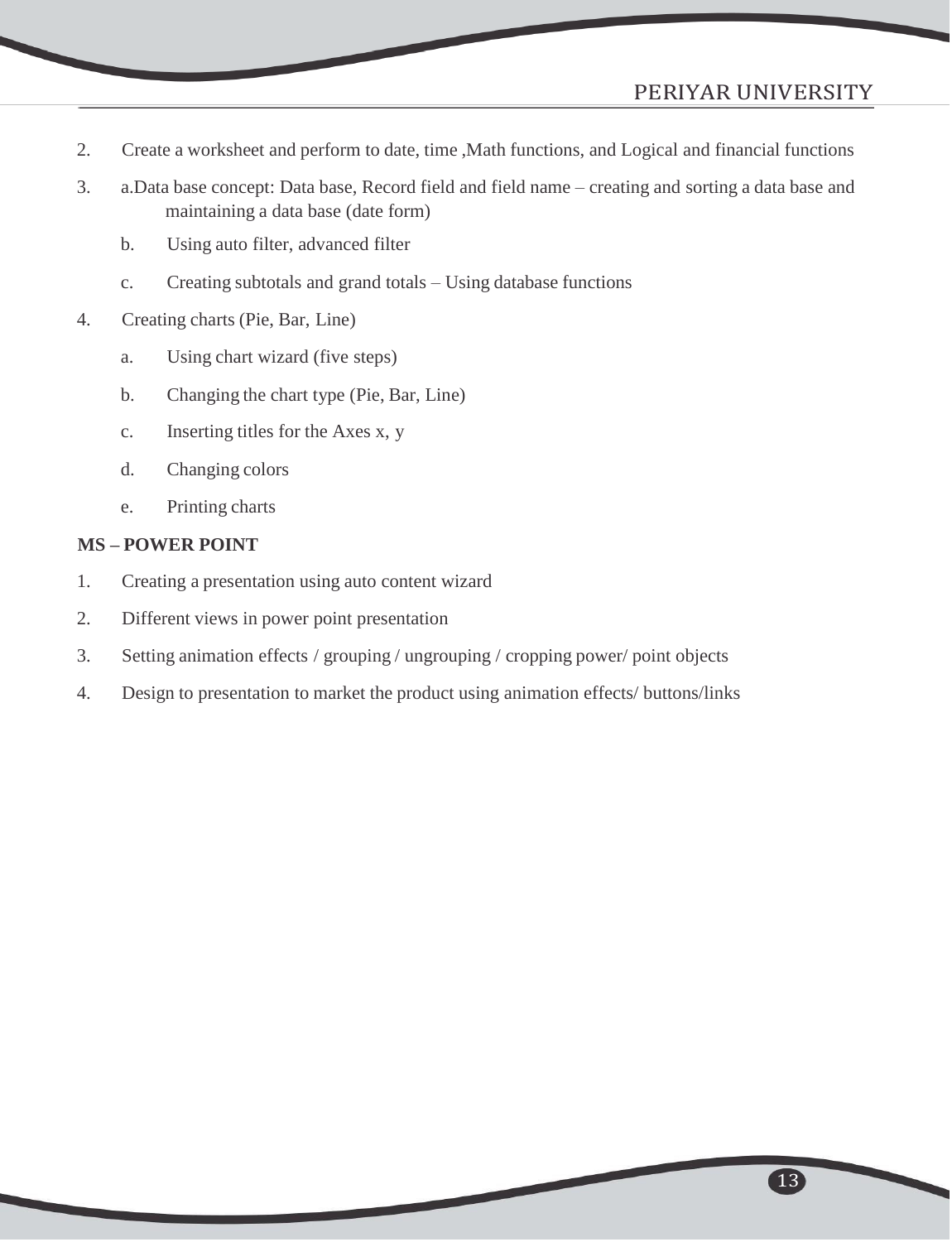# **SEMESTER – III**

# **CORE - III - MICROBIOLOGY**

## **UNIT 1**

Microbial study: Types of Microscopes (Light, Phase-contrast and Electron microscopy) –classification of microorganisms- viruses, bacteria, fungi, algae and protozoans.

# **UNIT II**

Microbial physiology: Microbial growth- medium, Environmental factors affecting growth-nutritional classification of microbes. Microbial metabolism: glycolysis, Aerobic process-Photosynthesis- cyclic and non-cyclic Phosphorylation.

# **UNIT III**

Viruses (Lytic and Lysogenic), Bacterial genetics: Plasmids and conjugation, transduction and transformation. Mutations, mutagenesis and recombination.

# **UNIT IV**

Environmental & Agricultural microbiology: Biogeochemical cycle: Biodegradation and bioremediation. Bio-fertilizers.

# **UNIT V**

Microbiology of human diseases- Bacteria –*Staphylococcus*sp.*, Vibriocholerae*, Virus-Pox-virus, Adeno virus, Fungus-*Aspergillus*and*Candida*sp*.* Medicine: Penicillin and Streptomycin.

- Michael T. Madigan John M. Martin & Jack Parker, 1984. Biology of Microorganisms Prentice Hall International, Inc., London.
- Edward A. Birge, 1992. Modern Microbiology. Principles and application. W.M.C. Brown Publishers, Inc. U.S.A.
- Gerard J. Tortora, Berdell R. Funke, Christine & L. Case, 2001. Microbiology –An Introduction. Benjamin Cummings, U.S.A.
- Danial Lim, 1998. Microbiology, McGraw-Hill Company, New York.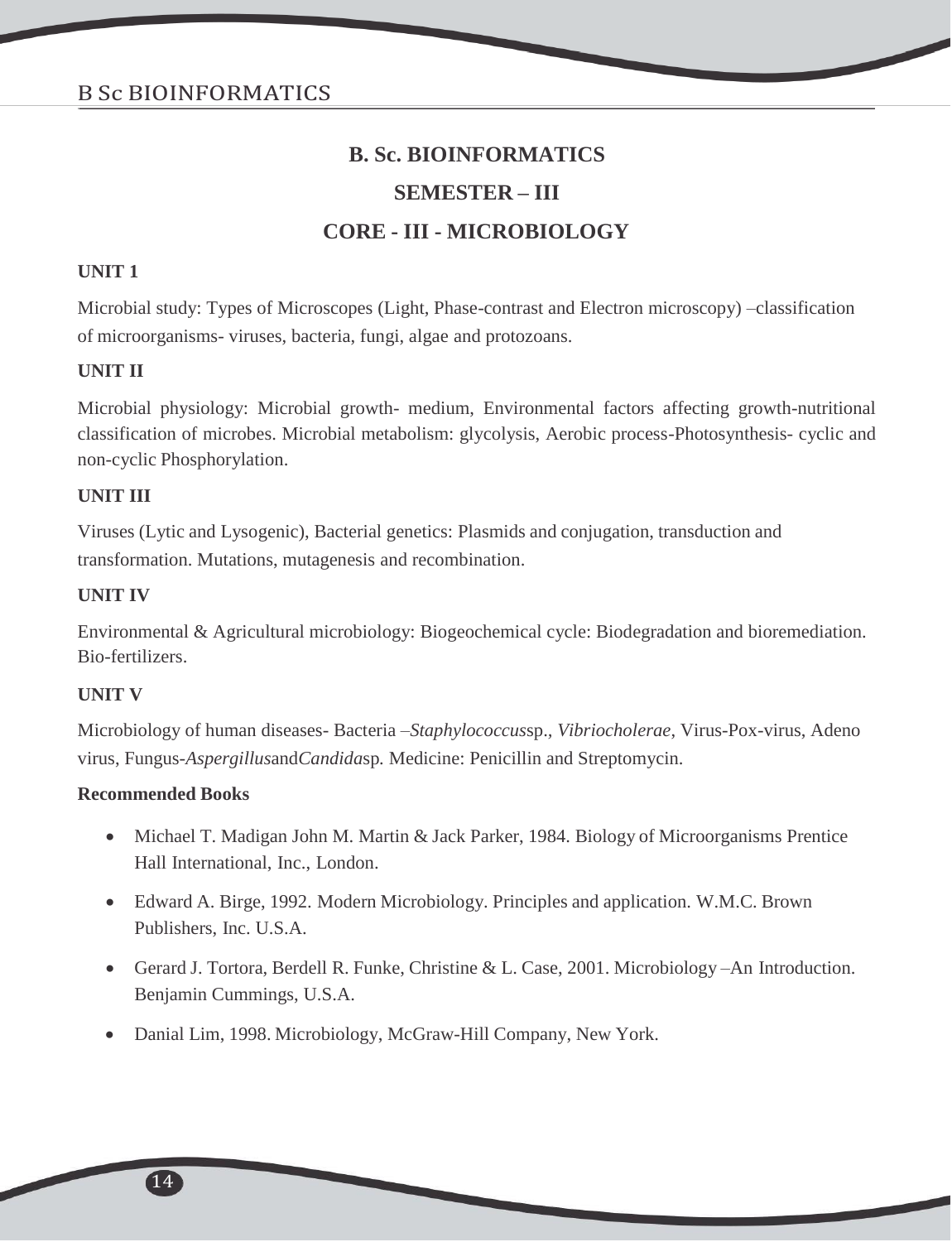# **B. Sc. BIOINFORMATICS SEMESTER – III SKILL BASED ELECTIVE COURSES SBEC I – BASICS OF BIOINFORMATICS**

# **Unit –I**

Bioinformatics-Definition, History, Scope and Applications. Opportunities in Bioinformatics. Emerging areas of Bioinformatics

# **Unit II**

Computers and Programming Languages. Internet, World Wide Web, Browsers, Search Engines – Google, Yahoo

# **Unit III**

Cell Structures and Cell Organelles. Introduction to Macromolecules like DNA, RNA and Proteins

# **Unit IV**

Introduction to Molecular Biology and genetics. Central dogma of life: DNA – RNA - Protein. Role of Bioinformatics in Human Genome Project

# **Unit –V**

Biological databases, Importance of databases, Nucleic acid sequence databases, Protein databases and Structure databases

- 1. Basic Bioinformatics S.Ignacimuthu (2005). Narosa Publishing House
- 2. Bioinformatics for Beginners K.Mani and Vijayaraj (2002). KalaikathirAchagam
- 3. Fundamentals of Bioinformatics Irfan Ali Khan, AtiyaKhanum (2003). Ukaaz publications.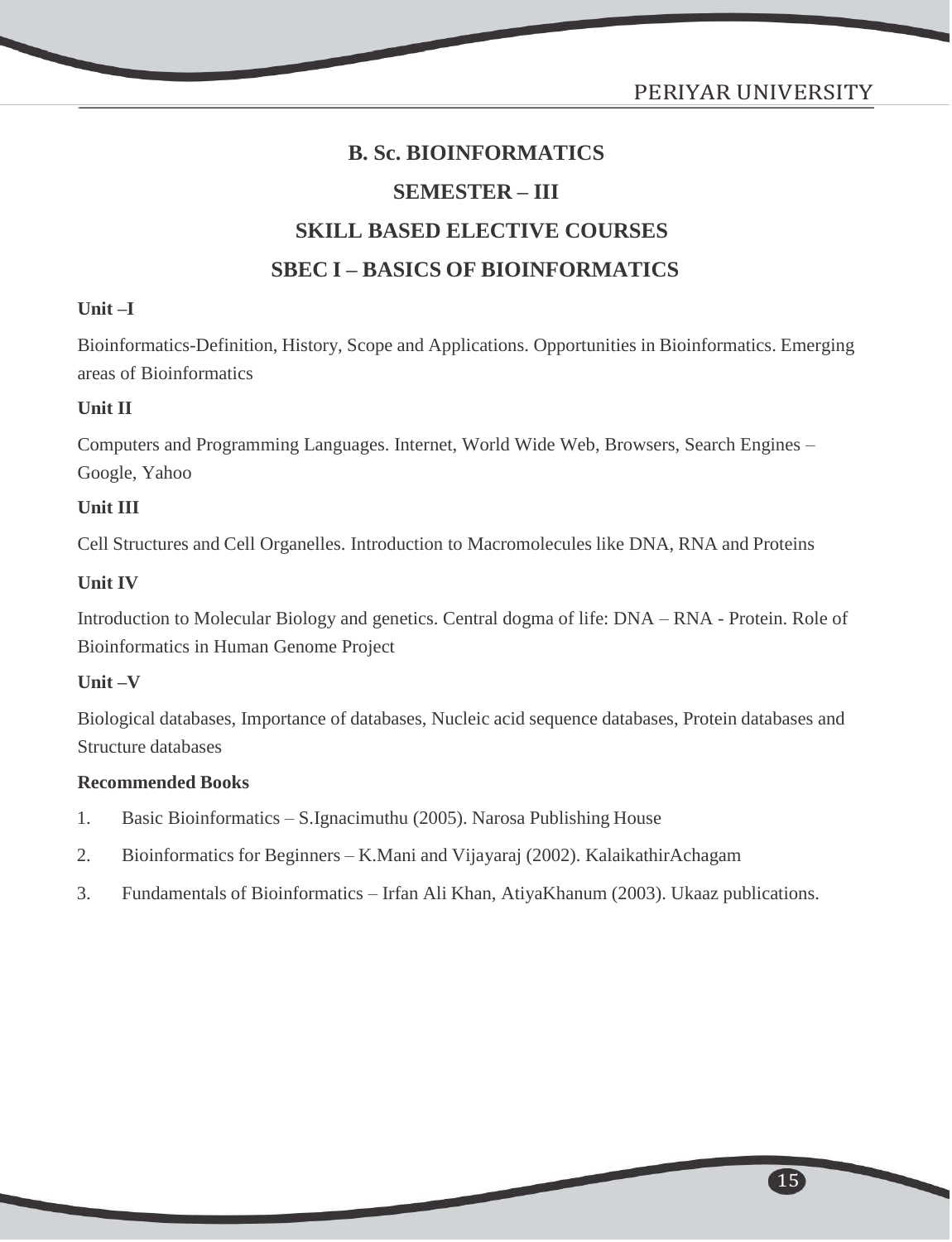## **SEMESTER – IV**

# **CORE - IV - BIO STATISTICS**

#### **UNIT 1**

Biostatistics- definition- statistical methods- basic principles. Variables- Measurements and functions. Limitations and uses of statistics.

#### **UNIT II**

Data : primary and secondary. Methods of data collection. Merits and limitations. Classification, tabulation and presentation of data.

# **UNIT III**

Measures of Central tendency- Mean, Median and Mode, – merits and limitations. Measures of dispersion – range, standard deviation and mean deviation.

#### **UNIT IV**

Correlation and regression, similarities and dissimilarities of correlation and regression methods.

#### **UNIT V**

Statistical interference – hypothesis: simple hypothesis, Hypothesis testing. Student's t-test, Chi-Square test, ANOVA.

#### **Recommended Books**

Daniel, W.W. 1987. Biostatistics, John Wiley Sons, New York.

Sundarrao, P.S.S. and Richards, J.2003. An Introduction to Biostatistics, 3<sup>rd</sup> Edition, CMC, Vellore.

Selvin, S. 1991. Statistical analysis of epidemiological data, University press, NY.

Bishop, O.N, 1983. Statistics for biology, Hougtan, Boston.

Freedman, P, 1950.The principles of scientific research, Pergamonpress,NY.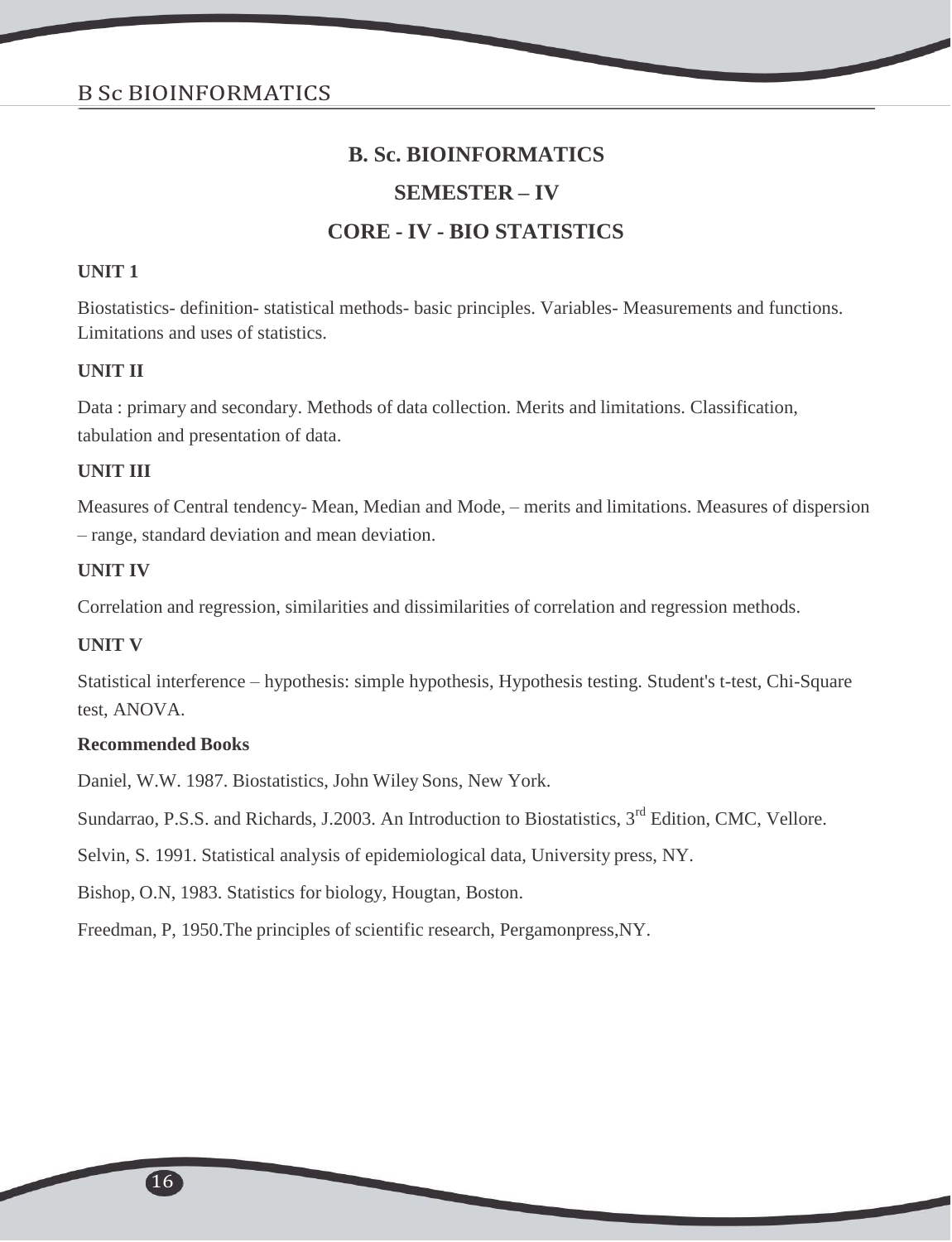# **SEMESTER - IV**

# **SKILL BASED ELECTIVE COURSE**

# **SBEC - II - APPLICATIONS OF BIOINFORMATICS**

# **Unit –I**

Protein Structure prediction, Gene and Protein expression data. Protein interaction data, Similarity and database searching tools – FASTA, BLAST

# **Unit II**

Protein sequence data banks, NBRF, PIR, SWISSPROT, Nucleic Acid Sequence Data Bank, EMBL & NCBI

# **Unit III**

Sequence analysis and Phylogeny – sequence search alignment- pair wise and multiple sequence. Scoring matrices. Introduction to Phylogenetic Trees.

# **Unit IV**

Introduction to drug discovery : Structure based drug design. Docking. Classical SAR / QSAR.

# **Unit V**

Structure of commonly used drugs in medical field. New drug design for cancer. Identification of novel drug design with least side effect.

- 1. Introdcution to Bioinformatics S.Sundararajan and Balaji
- 2. Instant notes Bioinformatics Westhead, Howard parish and Twyman. Viva books Pvt. Limited. Chennai
- 3. Bioinformatics basic skills and applications Rastogi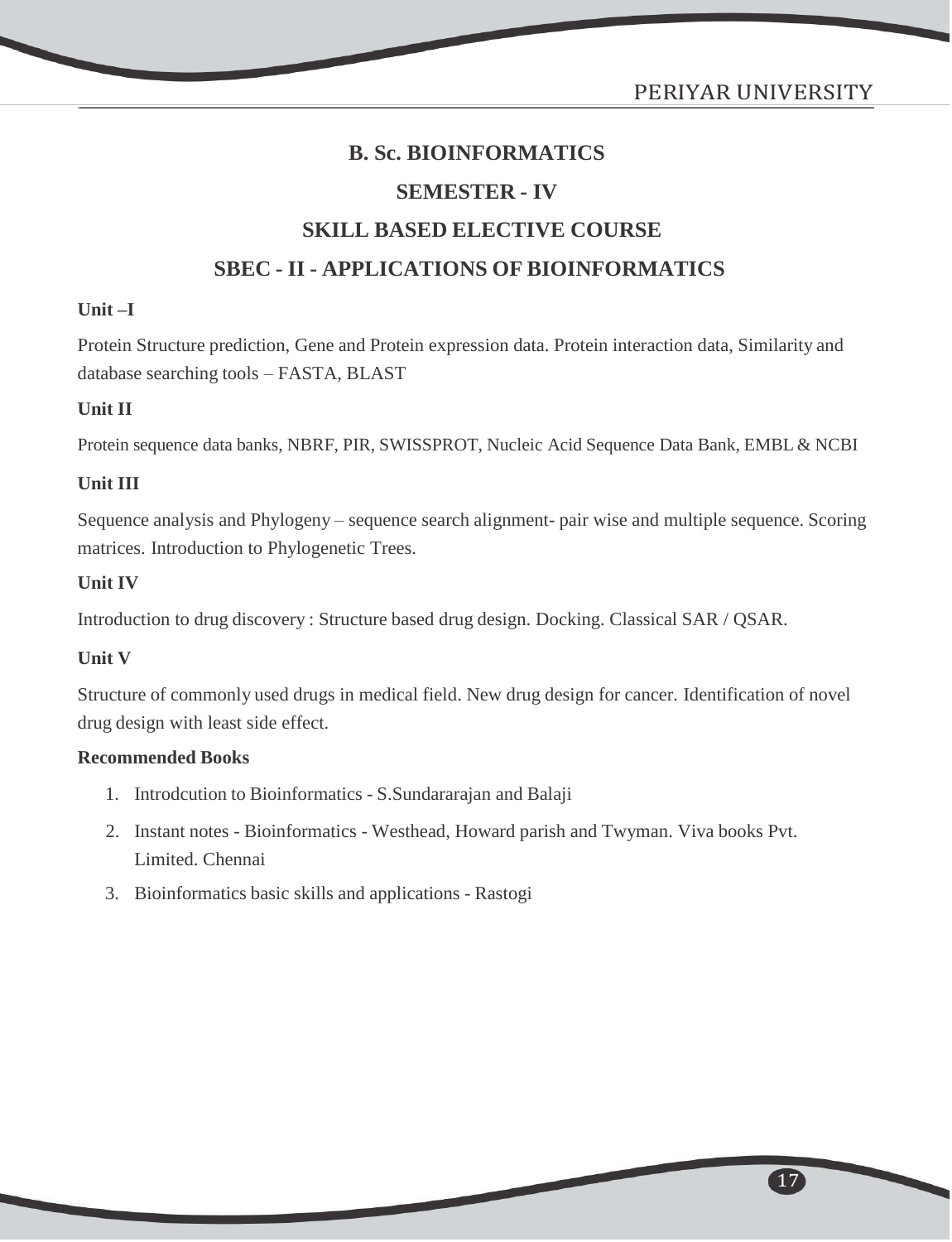# **B. Sc. BIOINFORMATICS SEMESTER – IV CORE PRACTICAL II - MICROBIOLOGY**

- 1. Staining techniques gram staining, negative staining, flagellar staining and spore staining.
- 2. Microscopic slide preparation- bacterial and fungal strains.
- 3. Various sterilization techniques surface, glassware, media, dry heat, wet heat, radiation, chemicals an;d filtration.
- 4. Preparation of solid and liquid media.
- 5. Isolation of microorganisms from soil, air, plants and water by streak plate, pour plate and spread plate methods
- 6. Maintenance of cultures soil stock, glycerol stock and lyophilisation
- 7. Biochemical test- starch hydrolysis, catalase production, milk curdling, fluorescence, acid and gas production by Durham tube, IMVIC.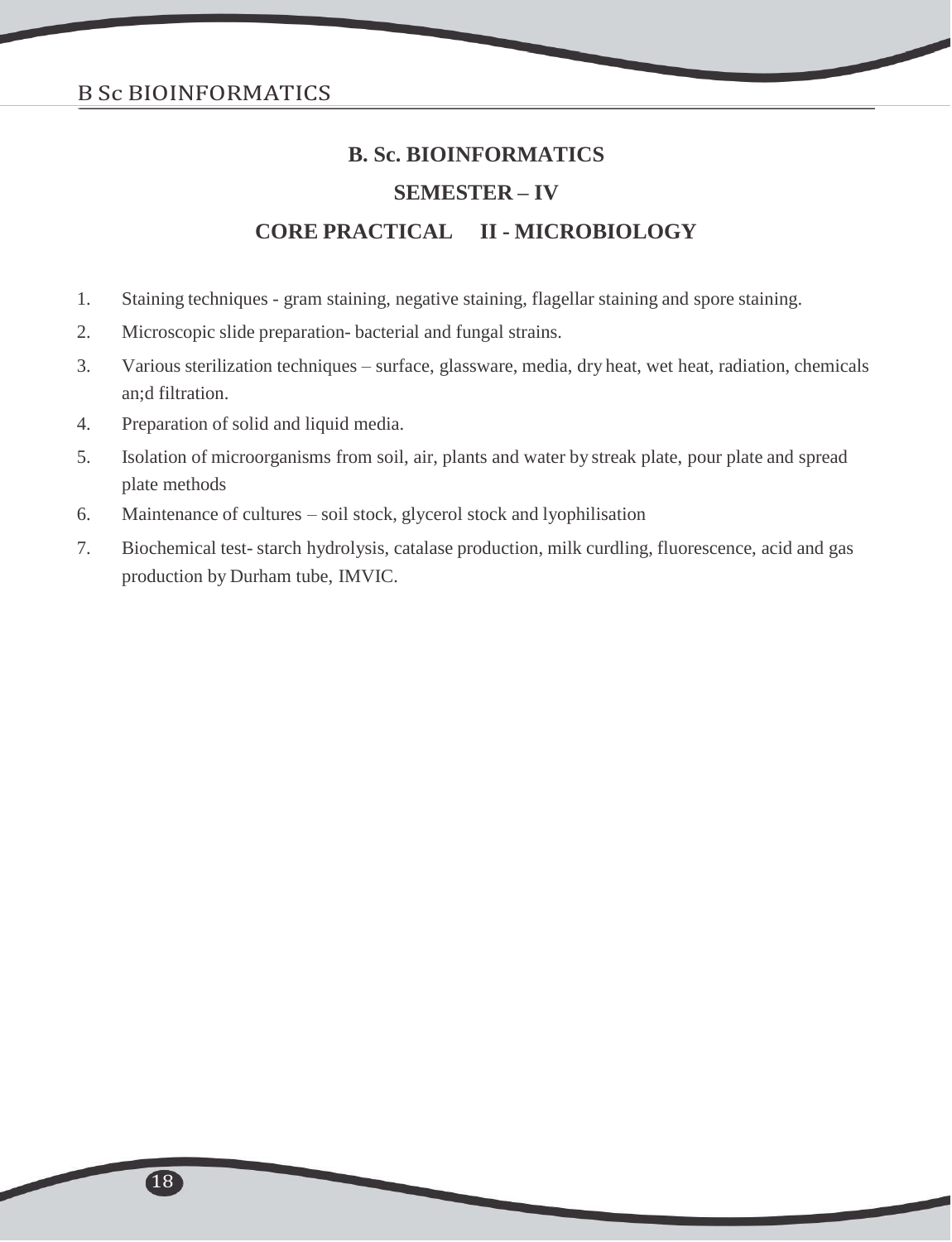# **B.Sc.BIOINFORMATICS SEMESTER - IV ADD ON INTERSHIP COURSE ADD-ON - BASICS OF INTERNET PROGRAMMING**

# **Unit I**

Introduction To The Internet: Computer in Business - Networking - Internet - E-mail - Resource Sharing - Gopher - World Wide Web - Telnet - Bulletin Board Service - Wide Area Information Service.

# **Unit II**

Internet Technologies: Modem - Internet addressing - Physical connections - Telephone Lines - Internet browsers

# **Unit III**

HTML: Designing a home page - HTML documents - Anchor tag - Hyper Links.

# **Unit IV**

Traditional text and formatting - tables - images - frames.

# **Unit V**

HTML Style sheets- Introduction about Javascript.

# **Recommended Books**

- 1. C Xavier, "World Wide Web with HTML", Tata McGraw Hill Education, 2000
- 2. H.M.Deital, P.J. Deital, "Internet and World Wide Web How to Program", 4th Edition "PHI Learning.

19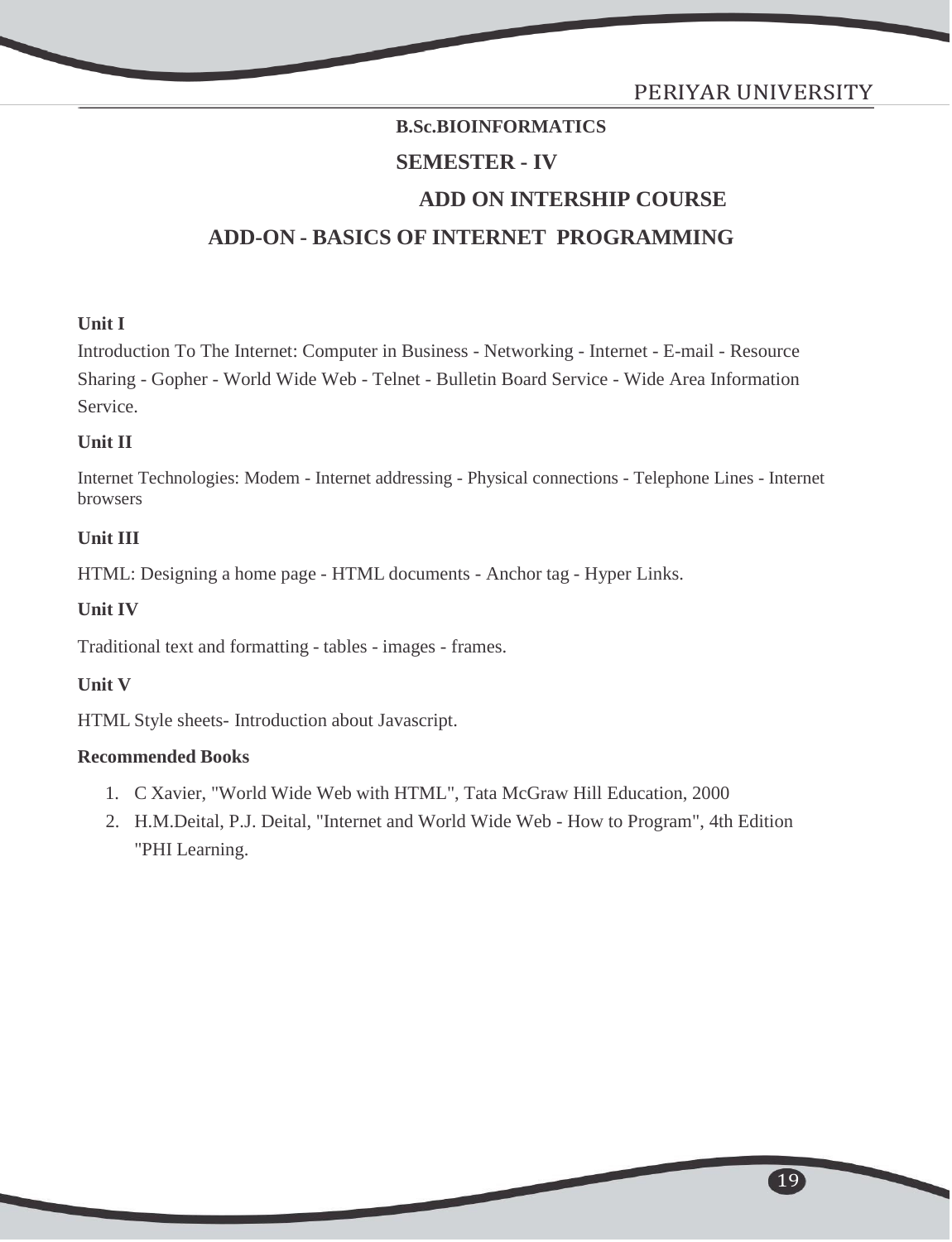# **B. Sc. BIOINFORMATICS SEMESTER V CORE - V - MOLECULAR BIOLOGY**

## **Unit I**

Cell structure and function: Membrane architecture, membrane associated process, ATP synthesis and photosynthesis, Subcellular organelles : Mitochondria and chloroplast.

#### **Unit II**

Chromosomal structure: prokaryotes and eukaryotes. Gene transfer in bacteria- genetic mapping and its uses.

#### **Unit III**

Prokaryotic and eukaryotic replication: Gene expression-transcriptional and translational regulation in prokaryotes. Post translational modification in eukaryotes.

#### **Unit IV**

Mutations and mutant, Biochemical basis of mutation, types of mutation – spontaneous and conditional. Chemical and physical mutagens- point mutation.

#### **Unit V**

Transposons and insertion sequences: Types of transposons – prokaryotes and eukaryotes. DNA rearrangement mediated by transposons.

- Lodish, Berk, Baltimore et al. 2000. Molecular Cell Biology.  $6^{th}$  Edition. W.H. Freeman & Co
- Twyman, R.M.2000. Advanced Molecular Biology. Garland/bios Scientific Publishers.
- Sandy B Primrose, 1991. Molecular Biotechnology.  $2<sup>nd</sup>$  Edition. Blackwell Scientific Publishers.
- Brown, T.A, 2002. Genomes.  $2<sup>nd</sup>$  Edition. Wiley-Liss (New York).
- Larry Snyder, Wendy Champness, 2002. Molecular Genetics of Bacteria. 2<sup>nd</sup> Edition. American Society for Microbiology.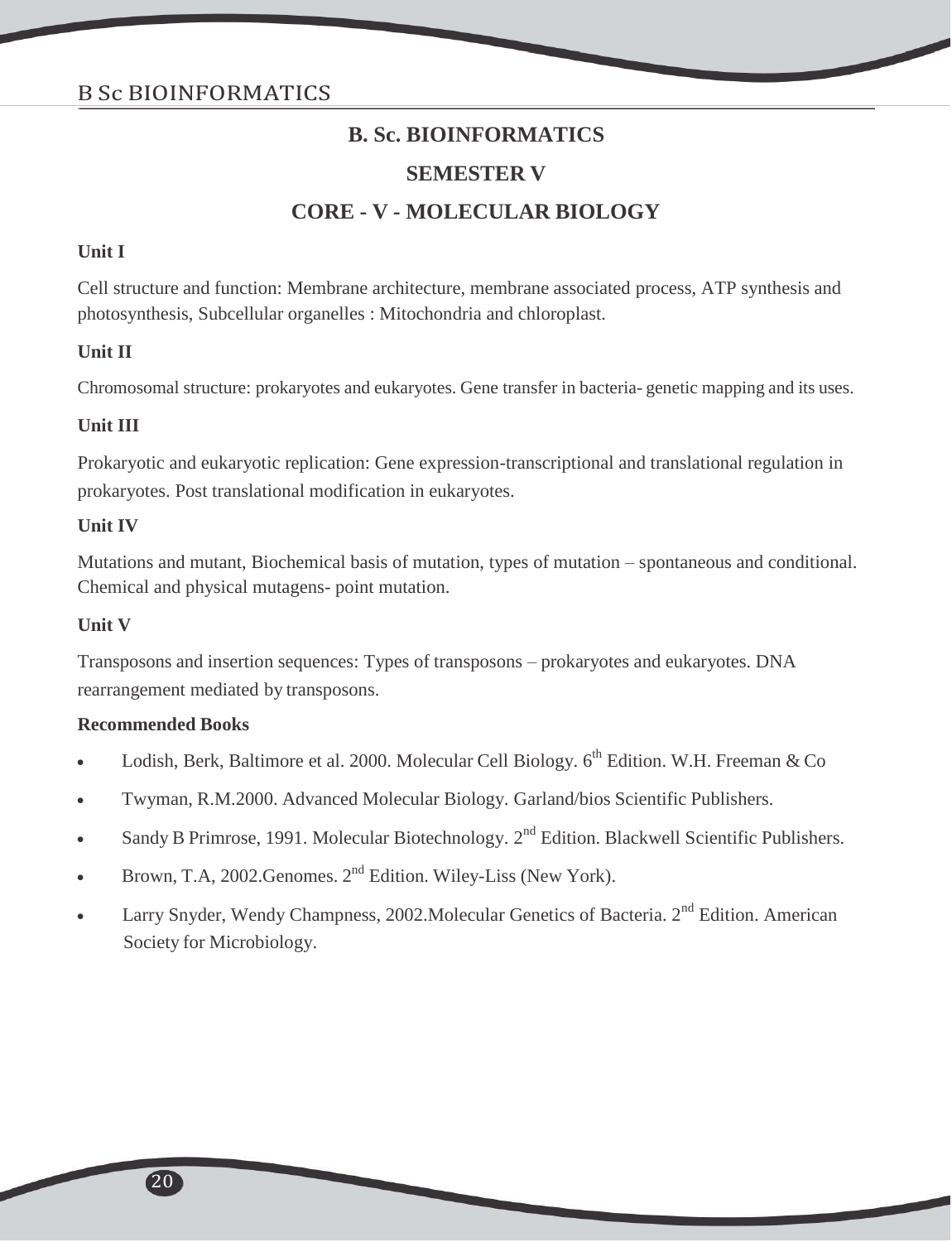PERIYAR UNIVERSITY

# **B. Sc. BIOINFORMATICS**

# **SEMESTER V**

# **CORE - VI - BIOLOGICAL DATA BANKS AND THEIR ANALYSIS**

## **Unit I**

DNA and protein sequence data banks, NCBI, EMBL, DDBJ, NBRF-PIR, SWISSPROT, signal peptide databank.

# **Unit II**

Analytical tools for sequences databanks: BLAST, FASTA, Pairwise alignment- Multiple alignment-ClustalW, PRAS.

# **Unit III**

Structural databanks: Protein databank (PDB), the Cambridge structural database, Genome databank, metabolic pathway databanks- KEGG and Meta Cyc.

# **Unit IV**

Introduction to microbial strain data network, numerical coding system of microbes, hybridoma data bank structure, virus and cell line information system.

# **Unit V**

Protein structure classification databases: SCOP and CATH, Human genome and diseases database – OMIM.

- Adams, M. D., C. Fields, J. C. Venter. 1994. Automated DNA sequencing and analysis. Academic press, London.
- Bishop, M. J., C.J. Rawings. 1997. Nucleic acid and protein sequencing, A practical approach, IRI press, Oxford.
- Sushai, S, 1997. Theoretical and computational methods in genome research. Plenum press, NY.
- Hepsyba, S.G.H. and C.R. Hemalatha, 2009. Basic Bioinformatics, MJP Publishers, Chennai.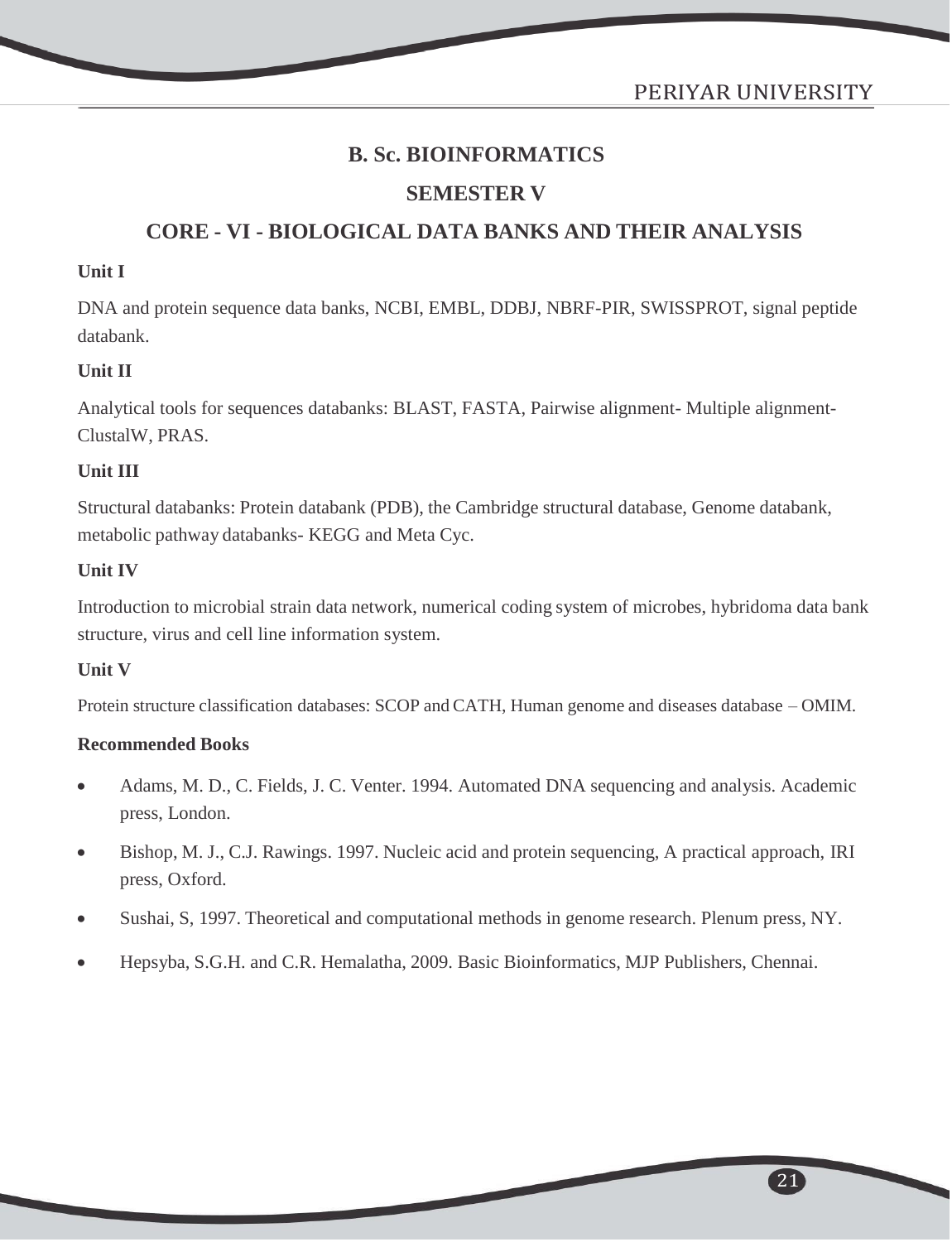# **SEMESTER V**

# **CORE - VII - IMMUNOLOGY**

## **UNIT I**

Historical perspectives and overview of immune system: Innate and acquired immunity. Cells and organs of immune system. Inflammation.

# **UNIT II**

Antigens, antigenicity. Immunogenicity. Complement system. Antigen-antibody interaction. Monoclonal antibodies.

# **UNIT III**

Organization and expression of immunoglobulin genes. Major HistocompatibilityComplex (MHC) and antigen.

#### **UNIT IV**

Cytokines: Structure, function and receptors, Cell mediated immunity. T- Cell maturation and activation. B-Cell activation and proliferation. Hypersensitive reactions – Types I, II, III and IV.

# **UNIT V**

Immune regulation, Vaccines, autoimmunity, immune response to infectious and immuno-deficiency diseases.

- Thomas J. Kindt, Barbara A. Osborne, **Janis Kuby**, **Richard A. Goldsby**, 2006. Immunology, **Janis Kuby**. W H Freeman & Co.
- Charles Janeway, Paul Travers, Mark Walport, Mark Shlomchik, Mark J. Shlomchik, 2004.**Immunobiology: The Immune System in Health and Disease** . Garland Pub.
- Abul K Abbas, Andrew K. Lichtman& Jordan S. Pober (Eds.), 1997. Cellular and Molecular Immunology, 3rd Edn. W.B.Saunders Company.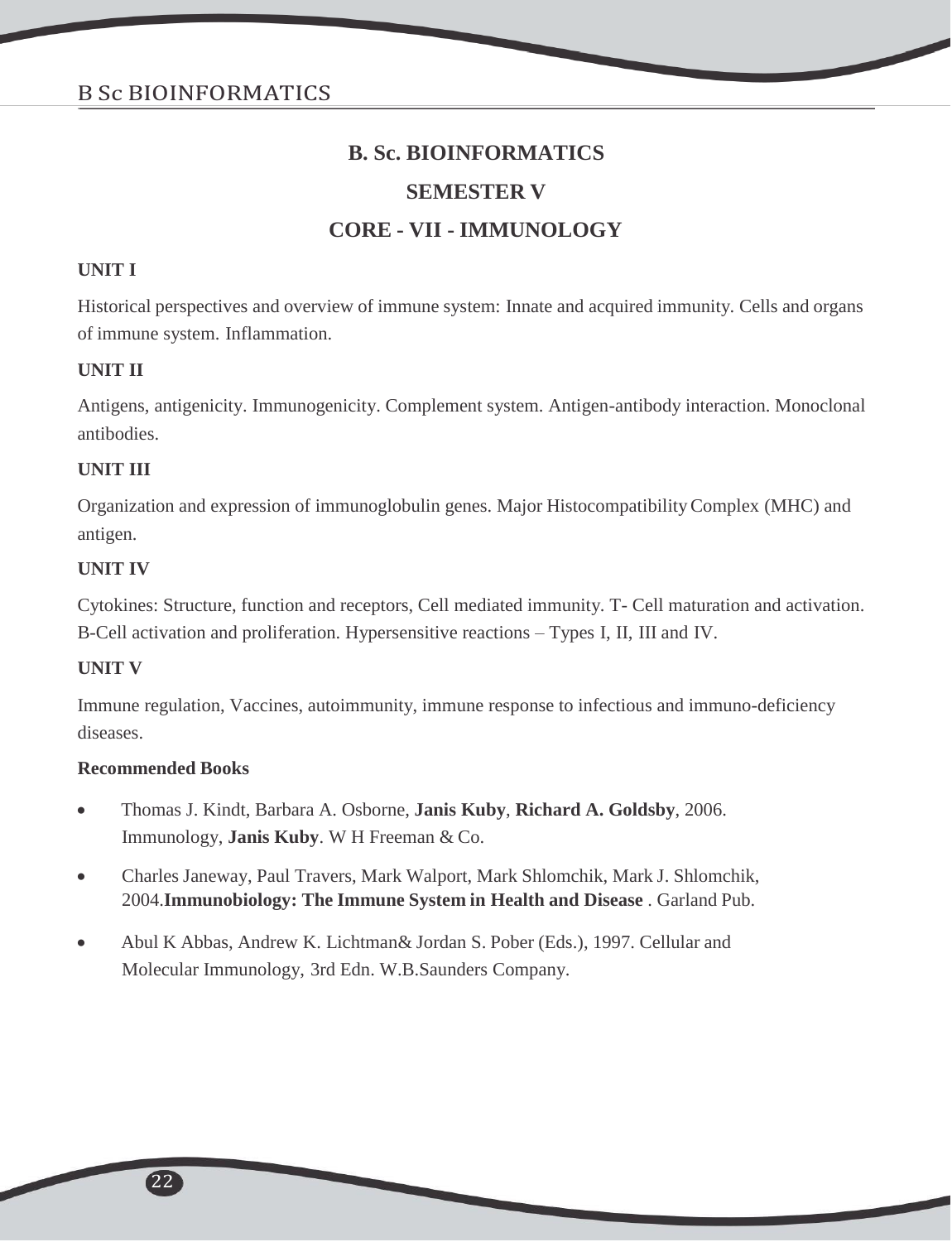PERIYAR UNIVERSITY

# **B. Sc. BIOINFORMATICS**

# **SEMESTER V**

# **CORE – ELECTIVE-I - PLANT AND ANIMAL BIOTECHNOLOGY**

#### **UNIT I**

Application of plant tissue culture, organogenesis and somatic embryogenesis.Protoplast culture and fusion. *Agrobacterium* mediated transformation in plants, production of secondary metabolites by cell culture.

#### **UNIT II**

In-vitro conservation of germplasm. Synthetic seeds. Transgenic plant –*Bt*, herbicides, resistance pests and pathogens .Biotic & Abiotic stresses.

## **UNIT III**

Animal cell culture: historical perspectives and applications, manipulation of animal cells (microinjection, electroporation, liposome mediated transformation). Production of native and recombinant proteins- animal viral vectors.

#### **UNIT IV**

Embryo transfer technology and animal breeding. Micromanipulation and embryo splitting, *In vitro* fertilization- chromosome engineering. Stem cells and its applications.

#### **UNIT V**

Transgenic animals: gene targeting, types of vaccines recombinant and DNA vaccines, production and its applications.

#### **Recommended Books**

- Kalyan Kumar De, 1992. Plant Tissue Culture , New Central Book Agency ,Calcutta
- Robert N. Trigiano, Dennis J. Gray, 1996. Plant Tissue Culture Concept and Laboratory Exercises, CRC Press, London.
- P.S. Srivasta, 1998. Plant Tissue Culture and Molecular Biology, Narosa Publishing House,New Delhi.
- R.Spier and J.Griffiths, 1994. Animal Cell Biotechnology. Academic Press.
- M .M. Ranga, 2000. Animal Biotechnology, Agrobios (India)

23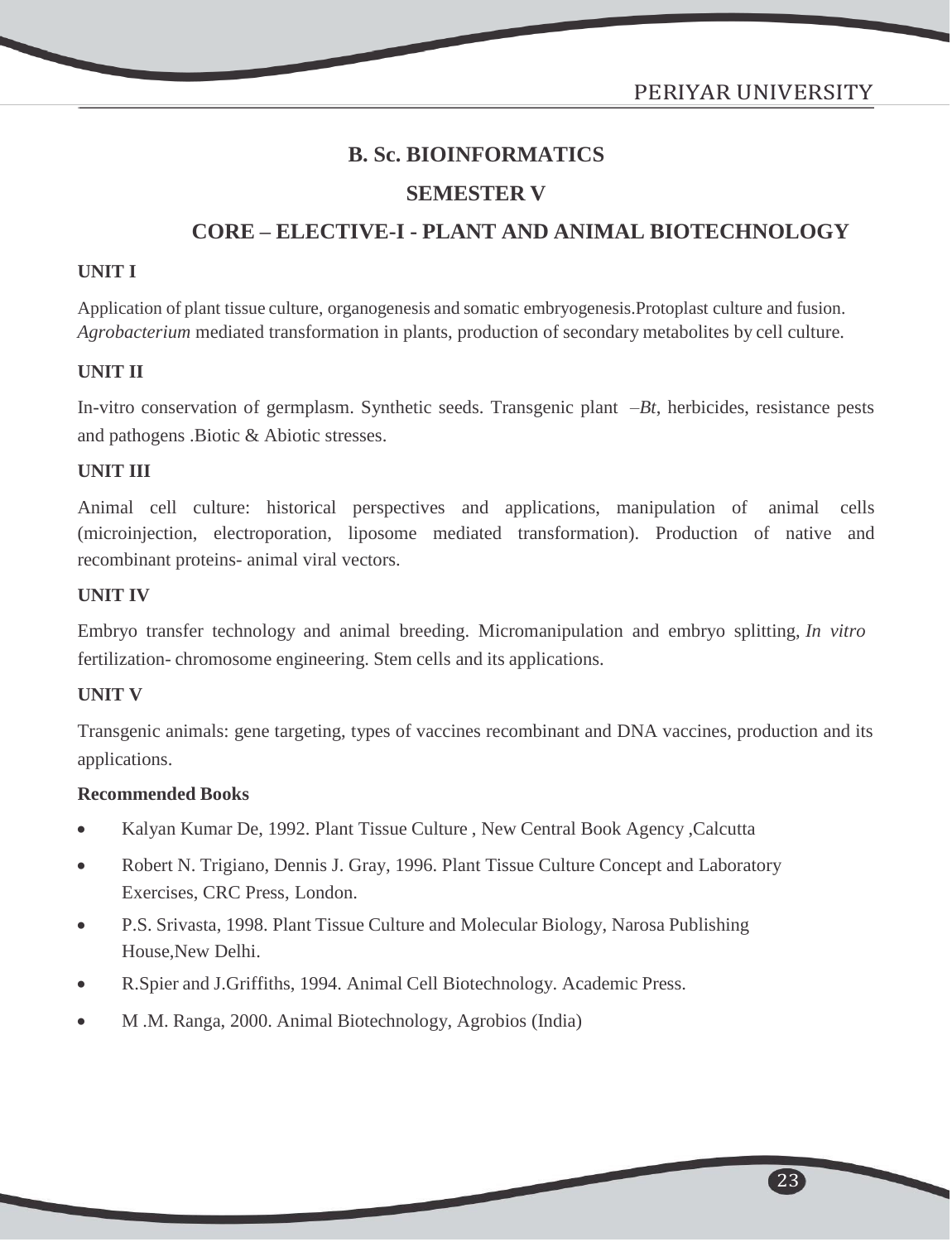# **SEMESTER V**

# **CORE - ELECTIVE-II - RELATIONAL DATABASES MANAGEMENT SYSTEMS**

## **Unit I**

Purpose of database systems-Entity relationship model: mapping constraints-primary keys-ER diagram.

#### **Unit II**

Relational model: Structure-formal query languages-relational Algebra-relational calculus-commercial query language.

#### **Unit III**

Relational database design: Pitfalls-Normalization using functional dependencies-Decomposition-Third and fourth normal form-normalization. .

#### **Unit IV**

Hierarchical data model: Tree structure diagram-data retrieval, Networks data model: Data structure diagram-DBTG CODASYL model, updating and set processing.

# **Unit V**

Interpretation-equivalence of expressions-Query processing cost- query optimizer. Basic concepts of data base recovery-currency control, database security and integrity-distributed database.

- JefferyD. Ulman, 1998. Principles of database system, Galgotia Publishers.
- Jdate C.J., 1995. An Introduction to Database System, Third Ed. Narosa Publishing Company.
- Henry F. Korth and Abraham Silberschatz, 2000. Database system concepts, McGraw Hill International Publication.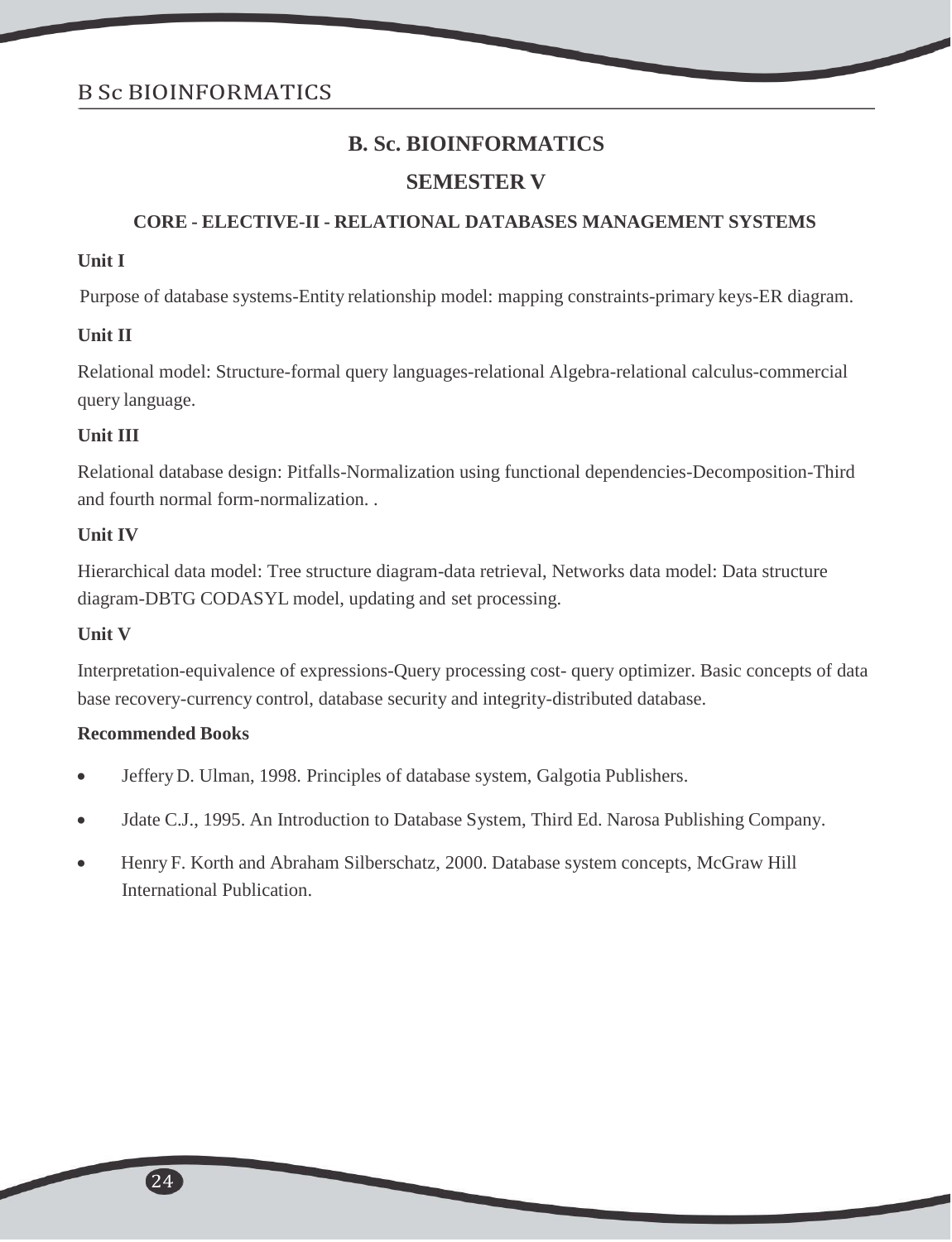# **B. Sc. BIOINFORMATICS SEMESTER – V SKILL BASED ELECTIVE COURSES SBEC III – PERL PROGRAMMING**

# **Unit –I**

Introduction to Perl: Introduction to Perl - scalars, Arrays and Hashes - Perl Interpreter – Operators - Using standard Perl modules – CPAN – Array-Based Character Manipulation - simple programs

# **Unit II**

Control Structures And Perl Subroutines: Perl debugger - Perl control structures-if, elsif, else, unless, while, do-while, until, do-until, for and foreach - Perl subroutines and Functions - simple programs

# **Unit III**

Perl Regular Expressions and Patterns: Perl regular expressions – match, substitute and translate – Metacharacters - Patterns – Atoms, Special Atoms, Quantifiers, Assertions and Alternatives - Perl one liners using command-line options

# **Unit IV**

File Handling: File Handling- Input/Output operator - open() and close() commands Project

# **Unit –V**

BioPERL: Introduction to BioPERL Modules – Bio::Seq, Bio::SeqIO, Bio::PrimarySeq, Bio::Search, Bio::DB - simple bioinformatics application programs

- 1. James Tisdall, Beginning Perl for Bioinformatics, O"Reilly, 2000
- 2. D Curtis Jamison, Perl Programming for Biologists, John Wiley & Sons, INC, 2003
- 3. Michael Moorhouse, Paul Barry, Bioinformatics Biocomputing and Perl, Wiley, 2004.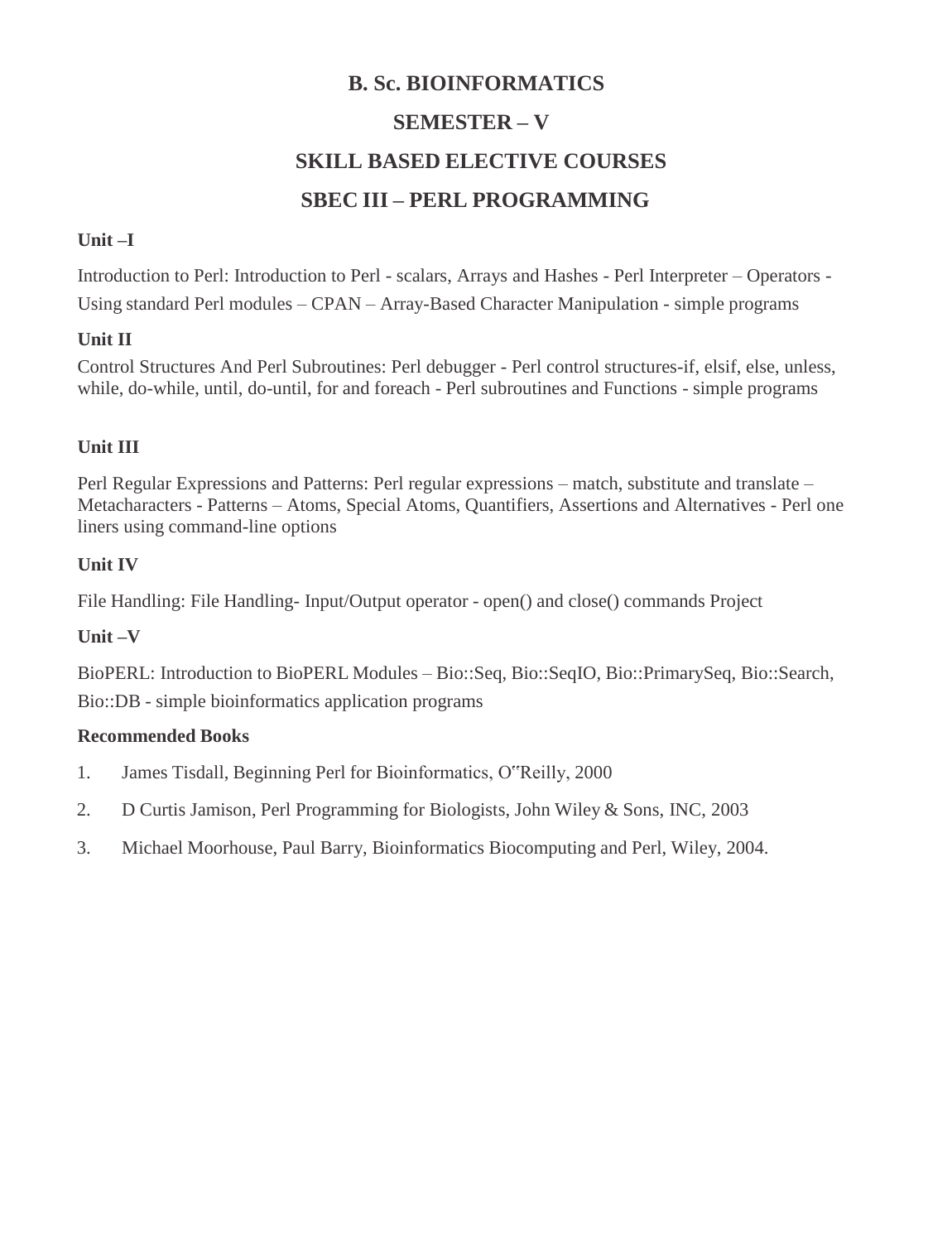# **SEMESTER VI**

# **CORE – VIII - SYSTEMIC EVOLUTION AND ENVIRONMENTAL BIOLOGY**

# **UNIT-I**

Morphological classification of plants: Various systems, Binomial nomenclature; Cyto and chemotaxonomy.

# **UNIT-II**

Morphology and Whittaker's five kingdom classification of animals, animal diversity, classification of chordates and non-chordates up to classes.

# **UNIT-III**

Evolution: Origin of life, fossils, Carbon dating in fossils, Geological time scale. Palaeozoic, Mesozoic, Cenozoic life, Lamarkism, Neolamarkism, living fossils, modern concepts of evolution and speciation, variations, natural selection, isolation, mechanisms in evolution and speciation.

# **UNIT-IV**

Environmental biology: Autoecology, synecology, ecosystem and its components, energy flow, primary productivity, food chain. Wild life preservation and management, water, air and noise pollution. Global warming and Marine pollution (Oil spills).

# **UNIT-V**

Function of ecosystems. Vegetation pattern in South India. Pollution and soil conservation. Afforestation and social forestry. A general account of renewable and non-renewable resources.

- G.L.Chopra, 1976. Angiosperms. S.Nagin& Co, Delhi.
- C.L.Porter, 1969. Taxonomy of flowering plants. Eurasia Pub. house, Delhi.
- Hans-Joachim Jördening, Josef Winter, 2005. Environmental Biotechnology: Concepts and Applications. Wiley.
- S.K. Dwivedi, M.C. Kalita, Padmanabh Dwivedi. 2007. Biodiversity and Environmental Biotechnology.  $(1<sup>st</sup>$  edition) Scientific Publishers.
- P.D.Sharma, 1994. Environmental Biology. Rastogi Publishers.
- GaryK.Meffe & Ronald Carroll, C, 1994. Principles of Conservation Biology,Sinauer Associates, Inc., Massachusetts.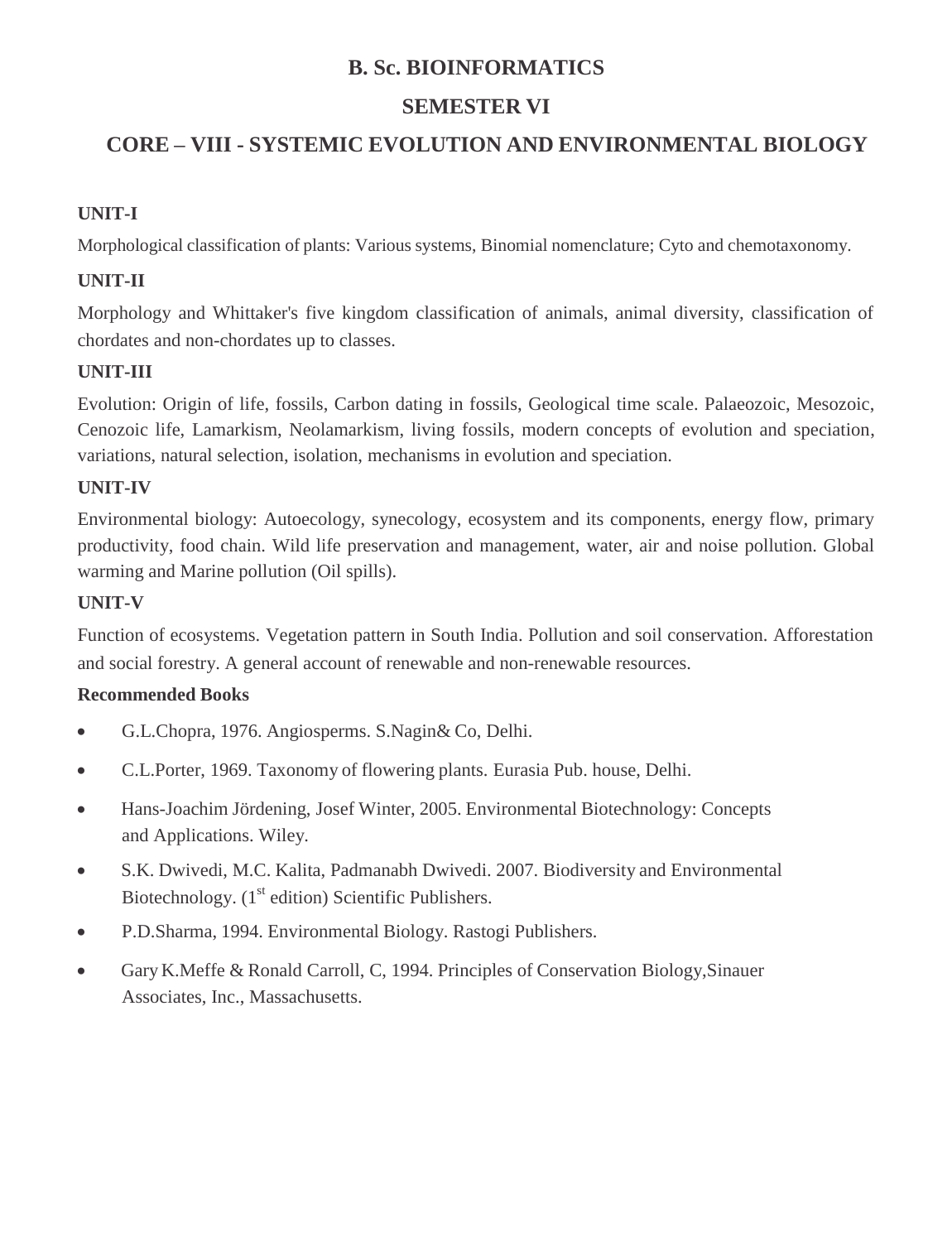# **SEMESTER VI**

# **CORE – IX - DRUG AND MOLECULAR MODELLING**

#### **UNIT I**

Classification of drugs, routes of drug administration. Absorption & Distribution of drugs. Importance of liver and kidney in drug interaction with biomolecules. Binding of drugs to plasma proteins. Effect of drug dosage on rate of metabolism.

#### **UNIT II**

Importance of Phase I and Phase II biotransformation. Role of cytochrome p-450, enzyme inhibition strategies, enzyme induction and pharmacological activity, detoxification enzyme system,  $LD_{50}$  and  $IC_{50}$ .

#### **UNIT III**

Drug receptors : Drug-receptor interaction, Drug action not mediated by receptors. Structural based drug design, mechanism of their action. Lipinski's rule of 5, Clinical trials 1-4 phases.

#### **UNIT IV**

Target sites & mode of action of cancer, neuro and HIV chemotherapy agents. Antimetabolites, antibodies, plantibodies, radiation therapy and alkylating agents. PUBCHEM database.

#### **UNIT V**

Molecular modelling- Homology modelling, Abinito methods and modelling, structure validation, Prochem, Ramachandran plot, stability- Molecular dynamics stimulation

#### **Recommended Books**

- Singh.H and Kapoor. V.K, 2002. Organic pharmaceutical chemistry. Vallabhprakashan publishers. New Delhi
- Andrew, R., 1998. Molecular modeling: principles and application. Leach. Harlow.
- Andrew, R., 1997. Molecular modeling: Basic principles and applications. Hans- X.

23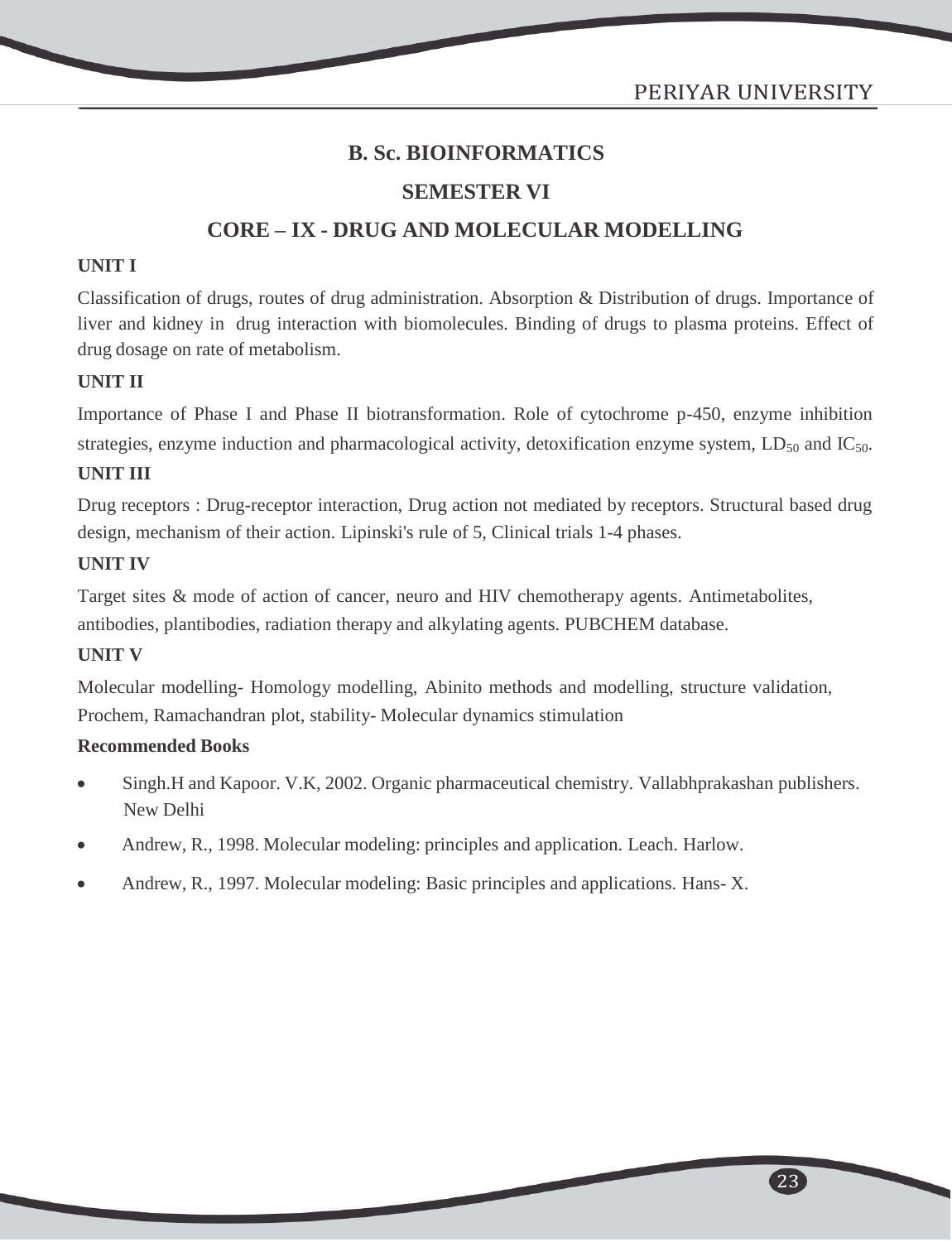# **SEMESTER VI**

# **CORE – ELECTIVR -III- PROTEOMICS AND GENOMICS**

#### **UNIT I**

Algorithms and applications of proteomics: proteome mining, protein expression profiling, proteinprotein interaction, protein modification and automation.

#### **UNIT II**

Protein digestion techniques, SDS-PAGE, 2D-Electrophoresis, Isoelectric focusing(IEF), High Performance Liquid Chromatography- Mass Spectroscopy (HPLC-MS).

# **UNIT III**

Overview of genome, genome sequence acquisition and analysis, comparative homologies, evolutionary changes, Single Nucleotide Polymorphism (SNPs). Genetic analysis: linkage mapping and analysis; physical mapping, Microarrays; sequence specific tags, sequence tagged sites, ISH, FISH.

#### **UNIT IV**

DNA sequencing: Maxam and Gilbert method, Sanger method, Ladder, Fluorescent, Shotgun, Automation DNA sequencing. Implications of DNA sequencing. Basics about Next Generation Sequencing.

# **UNIT V**

Construction of cDNA and genomic DNA libraries; Polymerase Chain Reaction (PCR), Yeast two-hybrid system, SAGE Adaptation for Downsized Extract (SADE), ESTs,

- Leibler DC. 2002. Introduction to proteomics, tools for the new biology. Humana press.
- Hunt SP, Livesey FJ, 2000. Functional genomics, Oxford University press.
- Cantor CR, 1999. Genomics. John Wiley, NY.
- Westermier R, Naven T, 2002. Proteomics in practice: A laboratory manual of proteome analysis. John Wiley- VCH.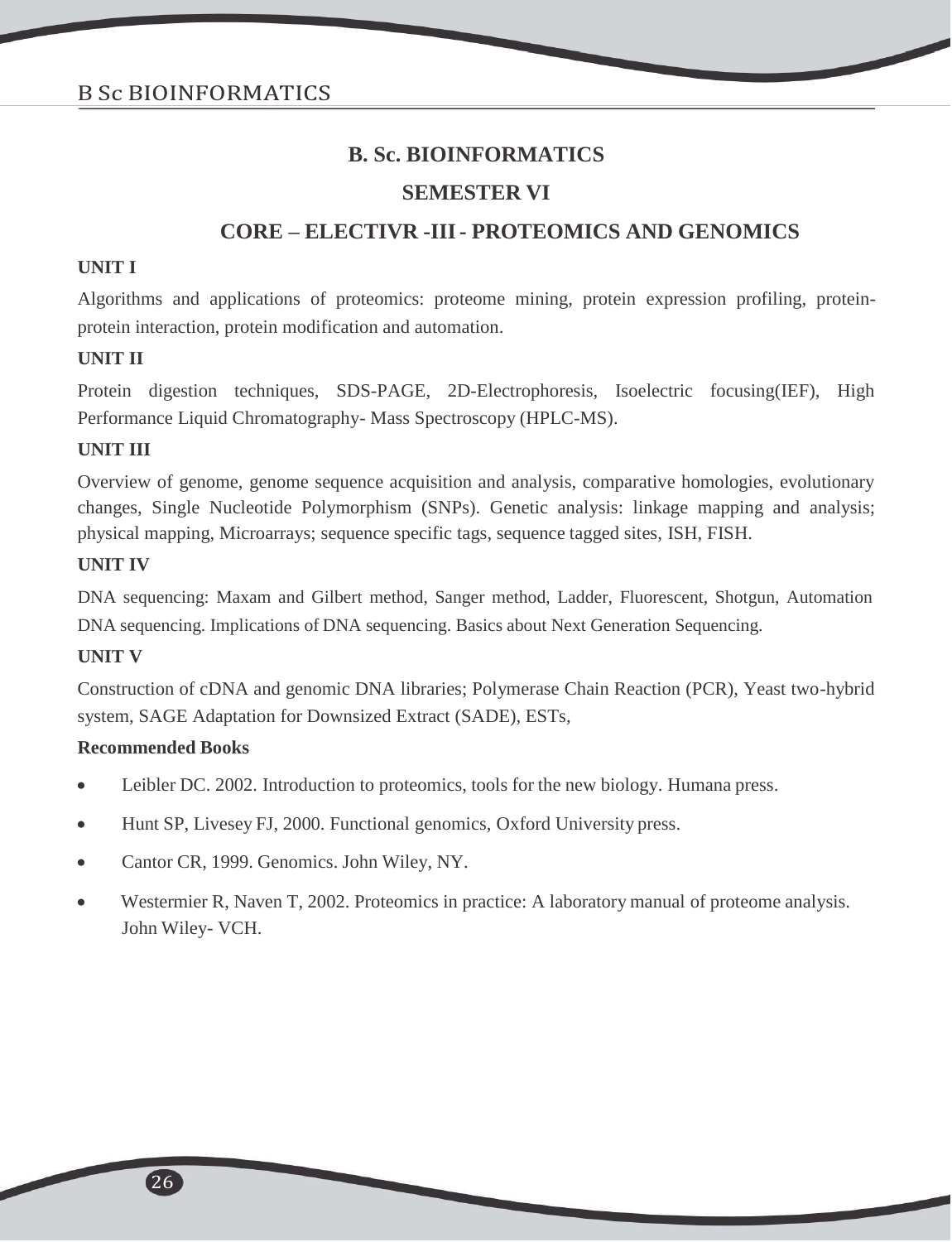# **SEMESTER VI**

# **CORE – ELECTIVR-IV- DATA MINING AND WAREHOUSING**

#### **UNIT – I**

**Introduction:** Data mining application – data mining techniques – data mining case studies- the future of data mining – data mining software - **Association rules mining: Introduction**- basics- task and a naïve algorithm- apriori algorithm – improve the efficient of the apriori algorithm – mining frequent pattern without candidate generation

#### **UNIT – II**

**Classification :** Introduction – decision tree – over fitting and pruning - DT rules- estimation predictive accuracy of classification methods - other evaluation criteria for classification method – classification software

#### **UNIT – III**

**Cluster analysis**: cluster analysis – types of data – computing distances-types of cluster analysis methods - partitioned methods – hierarchical methods – density based methods – dealing with large databases – quality and validity of cluster analysis methods - cluster analysis software.

# **UNIT – IV**

Web data mining: Introduction- web terminology and characteristics- locality and hierarchy in the webweb content mining-web usage mining- web structure mining – web mining software - **Search engines:** Search engines functionality- search engines architecture – ranking of web pages.

## **UNIT – V**

**Data warehousing:** Introduction – Operational data sources- data warehousing - Data warehousing design – Guidelines for data warehousing implementation - Data warehousing metadata - **Online analytical processing (OLAP):** Introduction – OLAP characteristics of OLAP system – Multidimensional view and data cube - Data cube implementation - Data cube operations OLAP implementation guidelines

#### **Recommended Books**

1. "Introduction to Data mining with case studies", G.K. Gupta, PHI Private limited, New Delhi, 2008.

27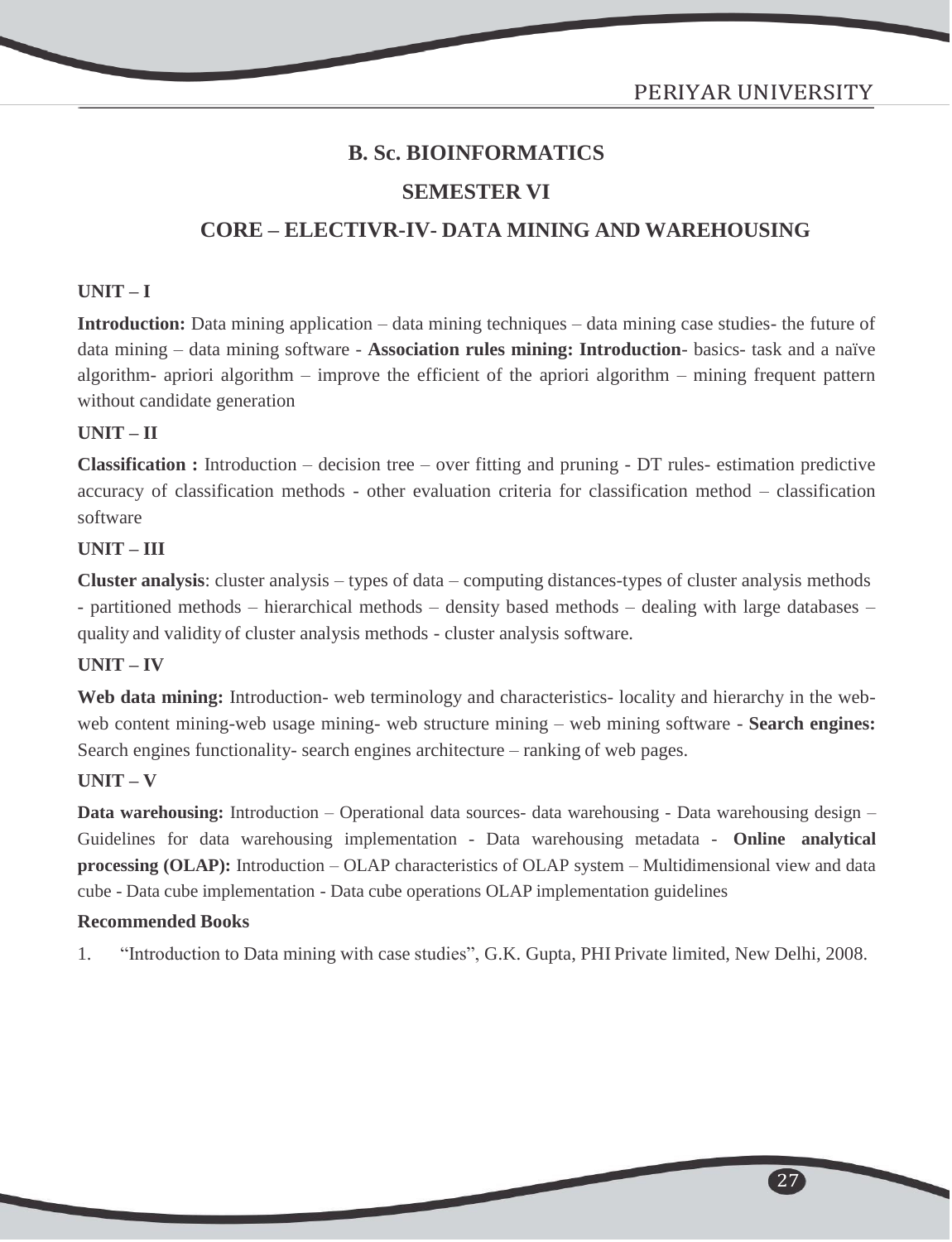# **SEMESTER - VI**

# **CORE PRACTICAL - III**

# **LAB IN MOLECULAR BIOLOGY AND PLANT BIOTECHNOLOGY**

- 1. Isolation of plasmid and genomic DNA and further confirmation by Agarose gel electrophoresis
- 2. SDS-PAGE
- 3. Preparation of culture medium and basic sterilization techniques
- 4. Cell suspension
- 5. Callus induction
- 6. Extraction of secondary metabolites using cold percolation technique
- 7. Thin Layer chromatography.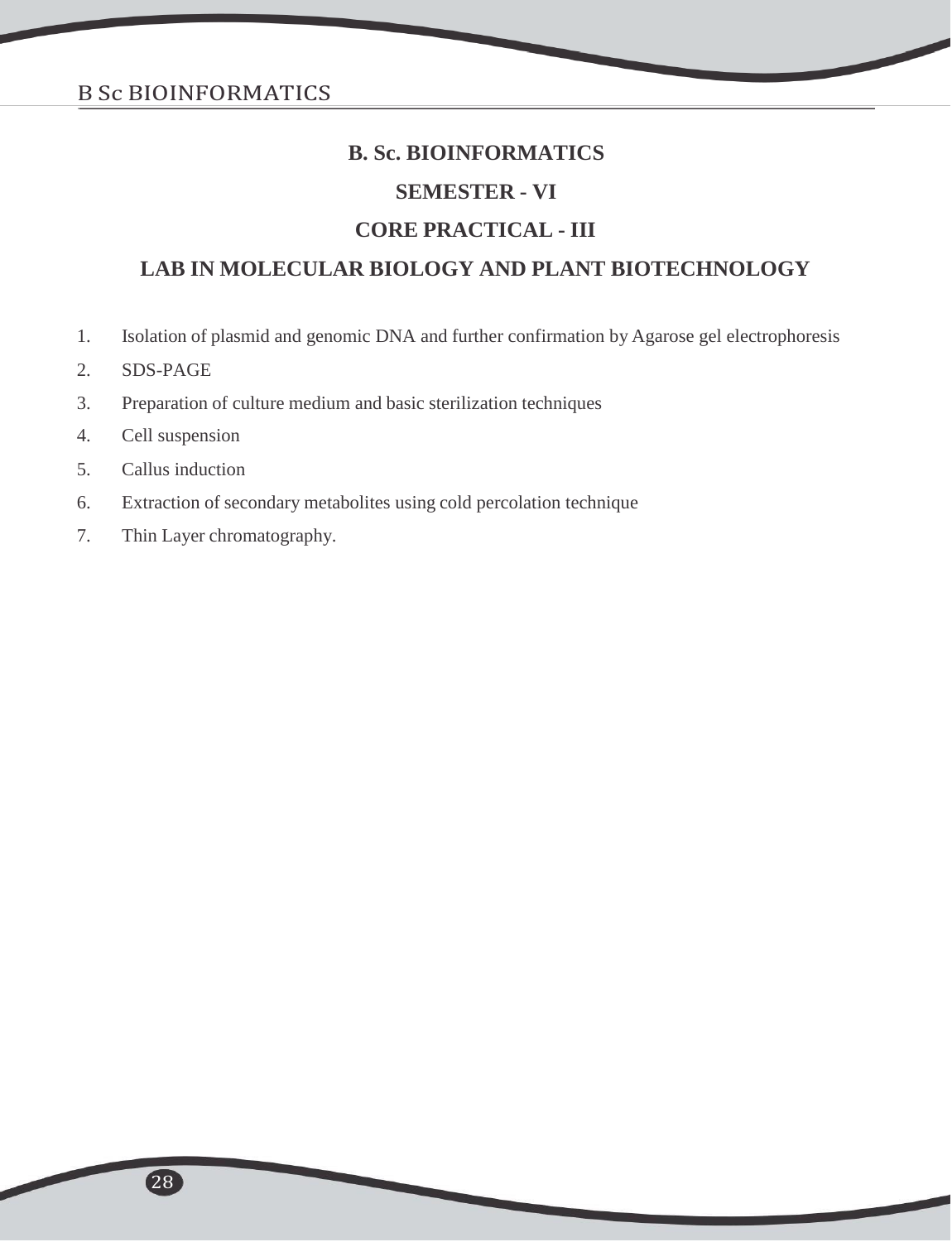# PERIYAR UNIVERSITY

29

# **B. Sc. BIOINFORMATICS**

# **SEMESTER-VI**

# **CORE PRACTICAL - IV**

# **LAB IN DATABASE ANALYSIS, PROGRAMMING IN PERL, C++ AND MOLECULAR MODELLING**

- 1. PDB analysis of protein structure by RASMOL
- 2. NCBI, EMBL and DDBJ (accession of information)
- 3. BLAST and FASTA search
- 4. Alignments pair wise and multiple sequence alignment-ClustalW and X
- 5. Program for function , operation overloading
- 6. program for multiple constructors in a class
- 7. program for multiple handling
- 8. program for error handling
- 9. program for friend and virtual functions
- 10. Molecular mechanics and dynamics of nucleotides and proteins
- 11. Molecular modelling using HEX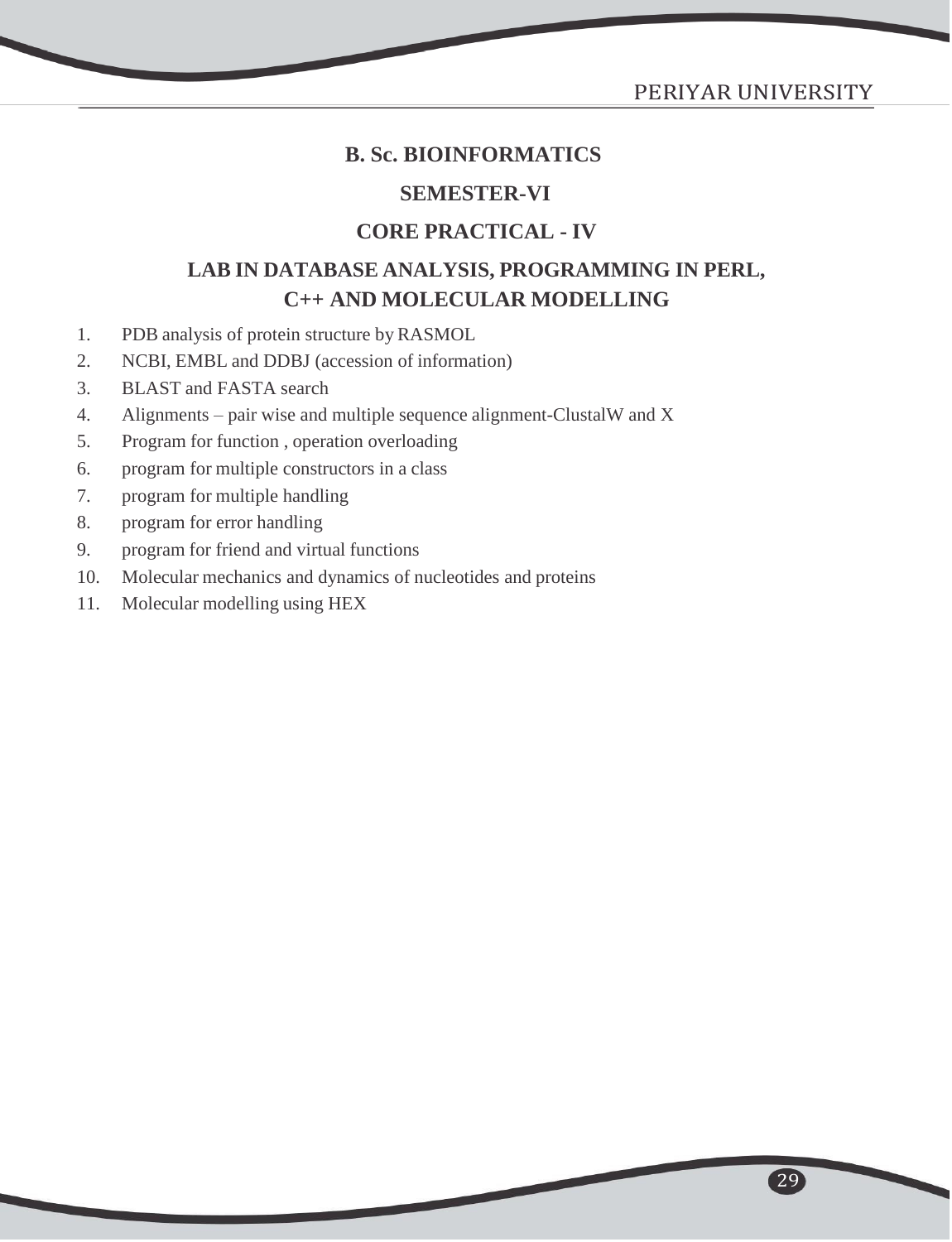# **SEMESTER - VI**

# **SBEC-IV-OBJECT ORIENTED PROGRAMMING AND C++**

#### **Unit I**

Principles of object oriented programming (OOP): Software evolution-OOP paradigm-basic concepts of OOP-object oriented languages-applications of OOP.

#### **Unit II**

Introduction to C++, Tokens, keywords, Identifiers, Variables, Operators, Manipulators, Expressions and control structures in C++. Functions in C++-main function-function typing-call by reference-return by reference-function overloading-friend and virtual function.

#### **Unit III**

Classes and objects: constructors and destructors and operating overloading and type conversions.

#### **Unit IV**

Inheritance: Types – single, multilevel, hierarchical and hybrid inheritance. Pointers, virtual functions and polymorphism. Managing console I/O operations.

#### **Unit V**

Working with files: Classes for file stream operations-opening and closing a file-end of file (EOF), file detection-file pointers-updating a file-error handling during file operations-command line arguments.

- Balagurusamy, E. 1995.Object oriented programming with C++, TMH.
- Herbert Schidt, 1995. C++ The complete Reference,  $2<sup>nd</sup>$  Edition, Osborne, MGH.